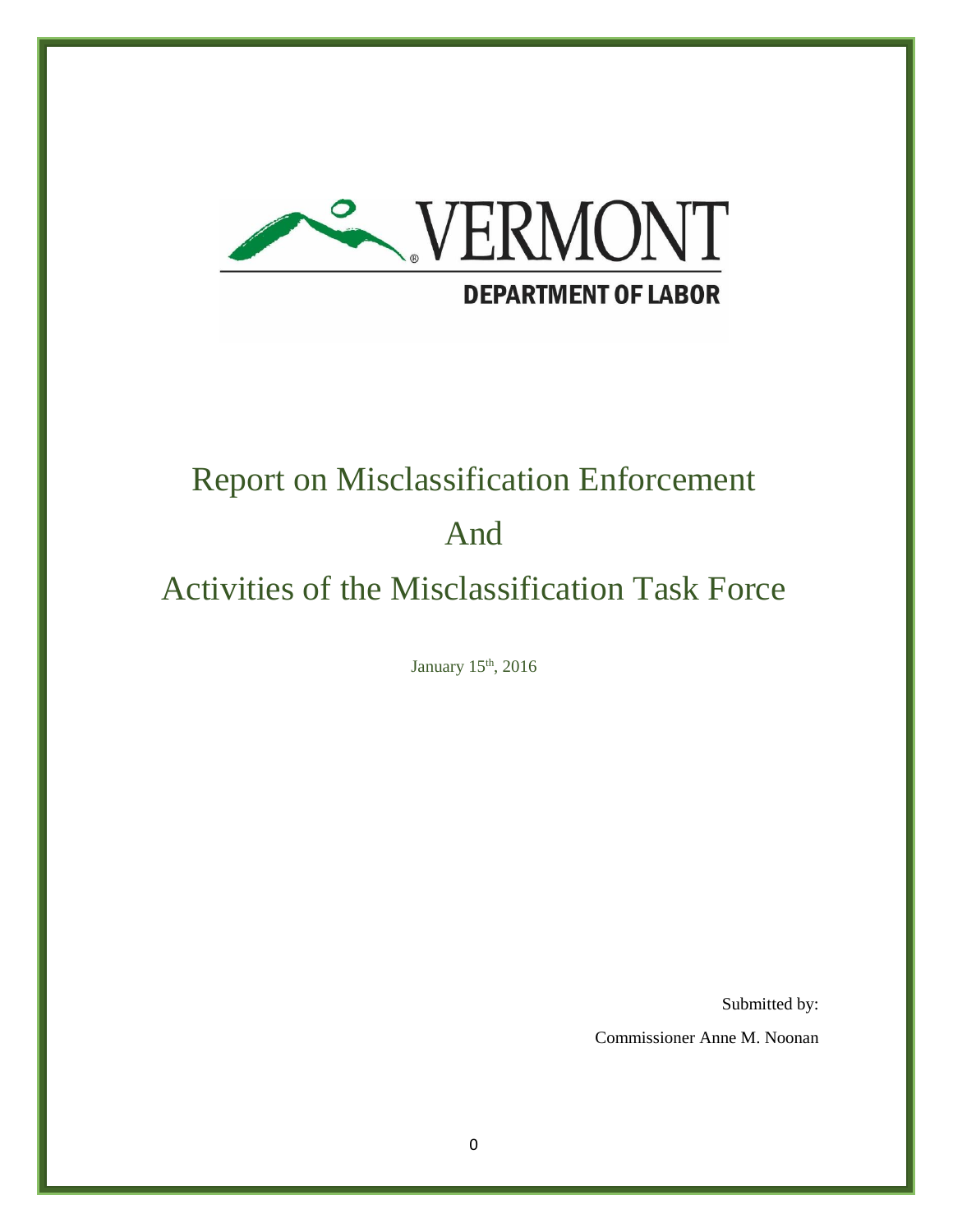In calendar year 2015, the Vermont Department of Labor (VDOL), in compliance with Vermont statutory requirements and the Governor's 2012 Executive Order, continued the enforcement of employee misclassification in the Unemployment Insurance (UI) and Workers' Compensation (WC) Programs and to outreach and educate the public of the issue of employee misclassification. There are a total of 10 full time UI Auditors and 5 WC investigators, as well as additional staff located in the Central Office (Program Integrity) involved in the collection of taxes, penalties and interest due to the State.

During the 1<sup>st</sup> quarter of 2015, Vermont had 20,087 private firms actively reporting to the VDOL. Of these, 80% have 9 or fewer employees, 10% have 10 to 19 employees, 6.34% have 20 to 49 employees, and 3.66% have 50 or more employees. 90% of Vermont companies have less than 20 employees.

### **Unemployment Insurance (UI) Program**

In CY 2015, the UI Auditors completed 455 full-scale audits. The USDOL Employment and Training Administration requires state UI programs to audit 1% of the state's employers every year. VDOL has set a goal of auditing 2% of Vermont employers annually. Approximately 22,000 employers in Vermont are required to register in the UI system which equates to an annual goal of 440 audits.

Investigations and audits are initiated through various means includes, but not limited to:

- 1. tips and referrals received from the public, WC or other state entities, chargeable employers, or concerned citizens;
- 2. cross match of data received from the Internal Revenue Service and Vermont Department of Taxes;
- 3. quarterly audits with random and targeted (based on size and industry) selection; and internal programs designed to detect transfer of all or part of an employer's workforce to a new employer (without the statutorily required transfer of existing experience rating) and employer.

Audits are frequently initiated when a former employee is laid off or fired and contacts VDOL UI Call Center to open a claim. Sometimes the former employee will not have any wage records in VDOL database, yet still claim to be a former employee of the business. When this occurs, an assignment is created and a UI Auditor investigates whether or not the individual was an employee for purposes of UI and/or WC coverage. If the individual is determined to be an employee a full audit would be initiated and the employer may be assessed delinquent contributions.

Assignments and audits completed by the UI Auditors found 1,066 misclassified workers netting approximately \$230,000 in employer contributions<sup>1</sup>, along with 18% annual interest.

# **Workers Compensation (WC)**

 $\ddot{\phantom{a}}$ 

Investigations are initiated as a result of receiving tips or referrals from UI, VOSHA, Wage and Hour, an online complaint form, and other state entities, employers, and/or the public. Once a tip is received, various databases are checked to determine if the employer was registered with the Secretary of State or the VDOL's UI system. The NCCI Proof of Coverage (POC) database is also checked to determine if the business is listed as having a current WC policy. If the POC database does not show a current policy in place, the investigator visits the employer's establishment, or

<sup>&</sup>lt;sup>1</sup> UI has not been assessing penalties associated with misclassified employees pending drafting and adoption of administrative rules clarifying a penalty structure and appeal procedure. VDOL anticipates filing such rules in the near future.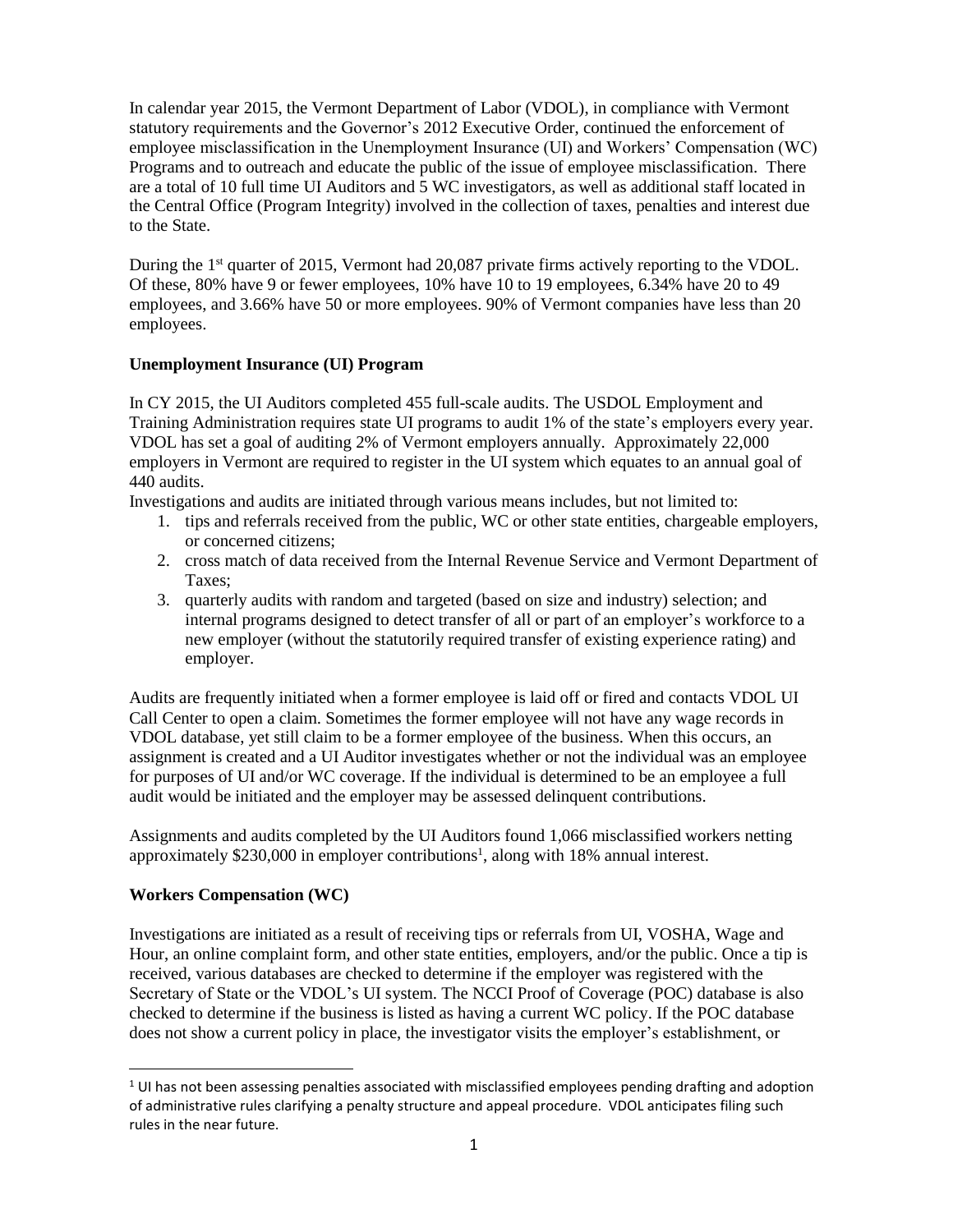worksite to confirm whether there are workers paid by the employer and advise the employer of the requirement to have WC coverage for those workers. If proof of coverage is not provided a Stop Work Order is issued, and additional investigative work is conducted to determine how long the employer lacked coverage, and to estimate the number of workers that should have been covered during that period. The initial focus is to get WC insurance in place. An administrative citation is issued and a penalty assessed. If the POC database reveals a policy, that information is crosschecked with the UI database or the tip that was received to make sure all employees are covered.

#### **Investigations**

In 2015, the WC investigations unit opened 178 new investigations. 59 of these were closed after determining the employer was in compliance. Fourteen Stop Worker Orders were issued. In addition, 20 administrative penalty citations were issued assessing a total of \$71,350 in penalties. Of the \$71,350 in penalties assessed, \$10,307.91 has been collected. Employers in 9 of the 20 citation cases are paying the penalty on a monthly basis. All penalties collected are deposited into the State General Fund. Overall, a total of \$43,051.07 has been collected in 2015 for WC penalties. Many of these funds collected are from citations that were issued prior to 2015. By comparison, in 2014, 136 investigations were opened and 72 were closed as in compliance. Twenty-five Stop Work Orders were issued. In addition, 26 administrative citations were issued in 2014.

Although the investigations unit has an adequate number of assigned positions, investigation and enforcement has been hampered by staff turnover and staff out on extended medical leave, effectively reducing the number of WC Investigators to two. VDOL continues recruitment efforts and it expects that with a fully staffed investigative unit, the number of stop work orders, administrative citations, and penalty amounts will increase.

Accurately calculating the number of misclassified workers is complicated and difficult in WC investigations because of two factors. First, under the workers' compensation statute it is permissible for a worker to be an Independent Contractor provided that the worker is covered by a workers' compensation policy. Secondly, when an employer purchases a workers' compensation policy, the employer and the insurance agent estimate the anticipated payroll. It is understood that during the policy year the actual payroll may fluctuate. At the end of the policy year the workers' compensation insurance company performs an annual audit of the insured, and the estimated payroll is adjusted to reflect the actual payroll during the policy year. The audit will include uninsured subcontractors in the calculation of the correct premium to be collected.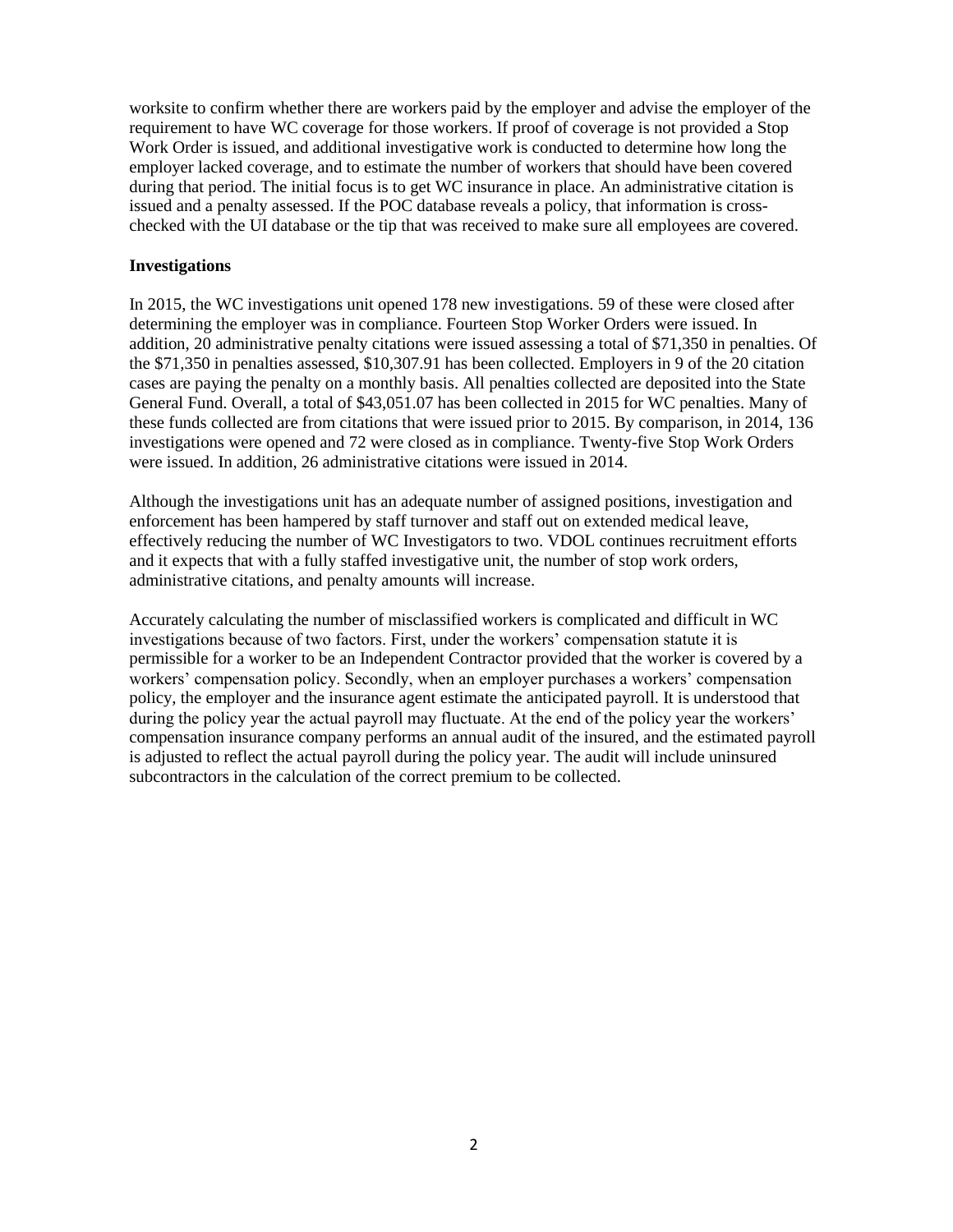# STATE OF VERMONT EXECUTIVE DEPARTMENT EXECUTIVE ORDER NO. 08-12

[Governor's Task Force on Employee Misclassification]

WHEREAS, Vermont law provides that all workers are considered employees unless a worker is lawfully exempt as an "independent contractor," and

WHEREAS, when an employee is misclassified as an independent contractor, the employer potentially violates numerous laws, and

WHEREAS, the misclassification of employees harms Vermont workers by depriving them of important legal rights, harms Vermont taxpayers and the State's economy through the loss of state and federal payroll taxes, and harms employers who abide by the Jaw by enabling non-compliant business to gain an unfair advantage, and

WHER EAS, Vermont's laws regarding misclassification must be aggressively enforced in a coordinated, timely, and consistent manner by all agencies and departments.

NOW, THEREFORE, BE IT RESOLVED that l, Peter Shumlin, by virtue of the authority vested in me as Governor of the State of Vermont, do hereby create the "Governor's Task Force on Employee Misclassification" as set forth below.

I. Composition, Appointments, and Process

The Task Force shall consist of the following members: The

Secretary of Administration or designee The Commissioner of Labor or designee The Commissioner of Financial Regulation or designee The Commissioner of Taxes or designee The Commissioner of Buildings of General Services or designee The Secretary of Transportation or designee The Secretary of Human Services or designee The Secretary of Commerce or designee The Commissioner of Liquor Control or designee

The Task Force may also request the participation of other state officials, including the Attorney General or designee and the Secretary of State or designee.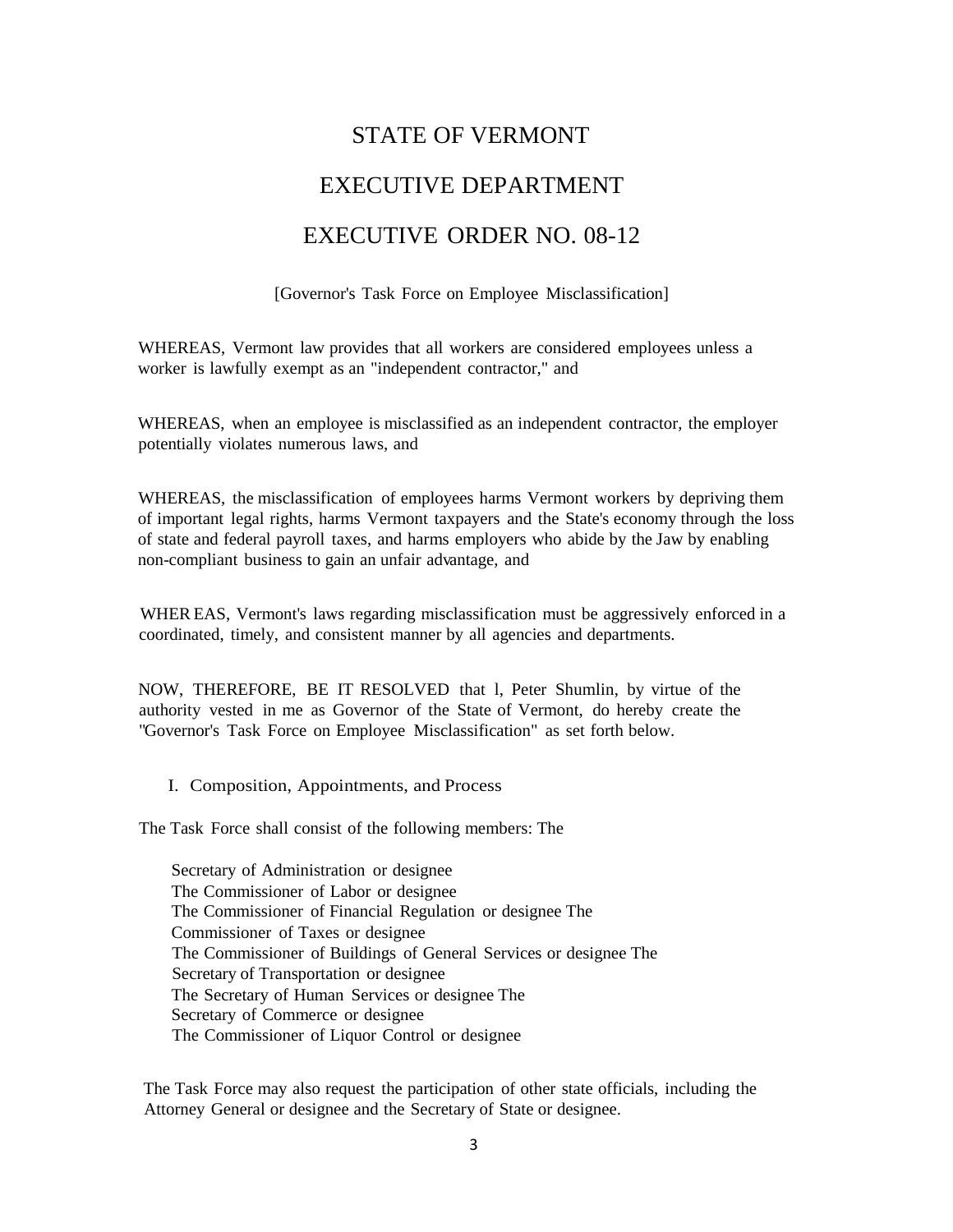The Commissioner of Labor or his or her designee shall chair the Task Force. The Task Force may elect a deputy chair. The Department of Labor shall provide administrative support. The Task Force shall meet every two months at the call of the Chair or deputy chair.

# II. Charge

The Task Force is charged with combating the practice of employee misclassification and shall report its findings to the Governor on January 15 of each year.

The Task Force shall:

- A. Examine and evaluate existing misclassification enforcement by agencies and departments;
- B. Develop and implement a campaign to educate and inform employers, workers, and the general public about misclassification;
- C. Coordinate review of existing law and other methods to improve monitoring and enforcement of misclassification;
- D. Review and establish reasonable mechanisms to accept complaints and reports and non-compliance;
- E. Review templates for state contracts and grants and monitor systems to ensure compliance by contractors and grant recipients;
- F. Identify barriers to information sharing and recommend statutory changes where necessary;
- G. Work collaboratively with businesses, labor, and other interested stakeholders in the effort to reduce employee misclassification;
- H. Ensure that agencies and departments are engaged in timely enforcement and that any penalties and debarnlent periods are posted to a publicly available website in a timely manner, where permitted by law. Additional methods of public notice and information sharing shall be reviewed and recommended by the Task Force.
- I. Engage in other activities as deemed necessary and appropriate by the Task Force, as permitted by law.

All agencies and departments shall cooperate with the Task Force and furnish information in a timely fashion. The Task Force is authorized to receive monetary and other assistance in furtherance of its duties upon approval of the Governor in accordance with law. The Department of Labor shall be the fiscal recipient of any such funds.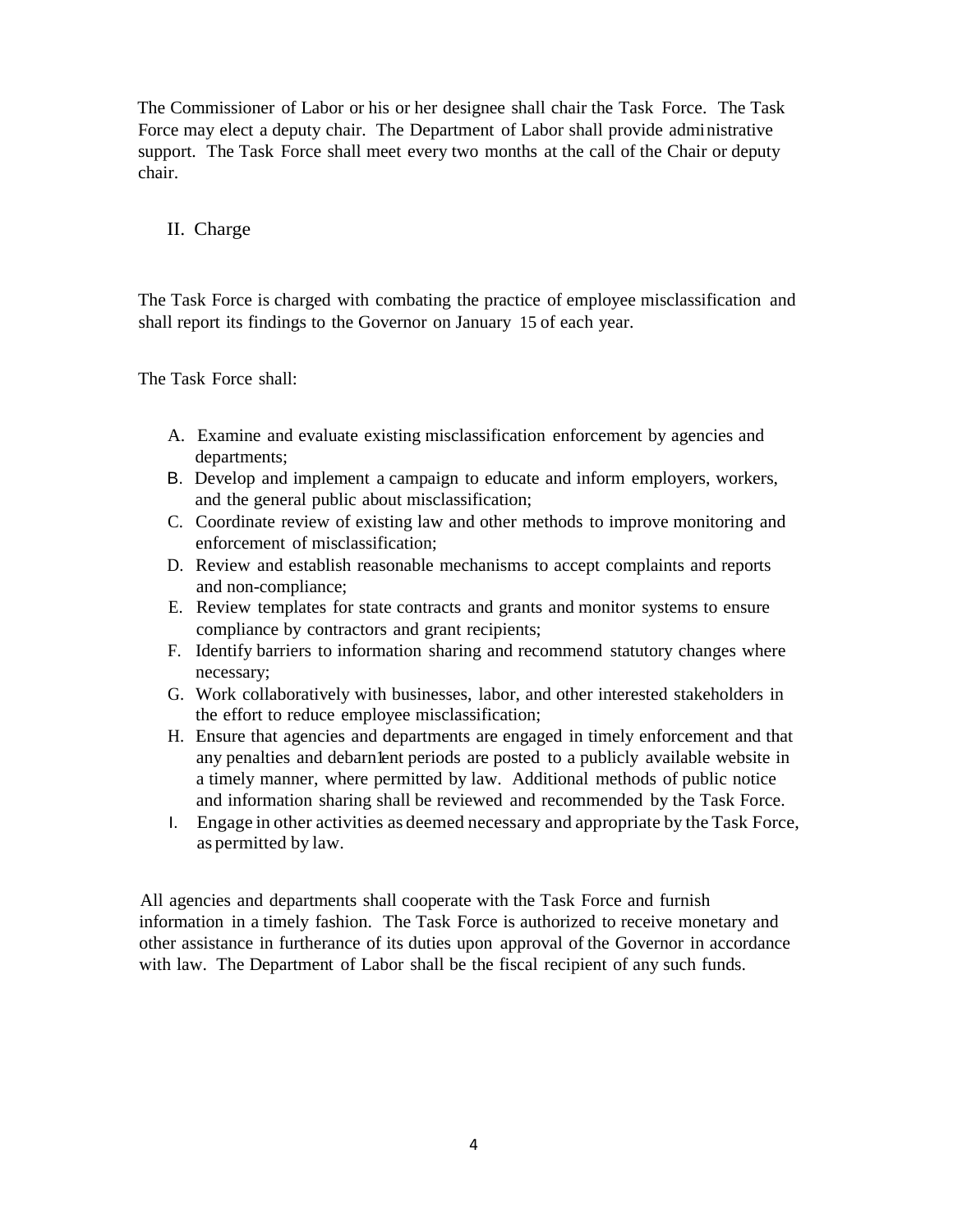# III. Effective Date

This Executive Order shall take effect upon signing and shall continue in full force and effect until further order by the Governor.



Dated September 8, 2012.

Peter Shumlin Governor

Executive Order No. 08-12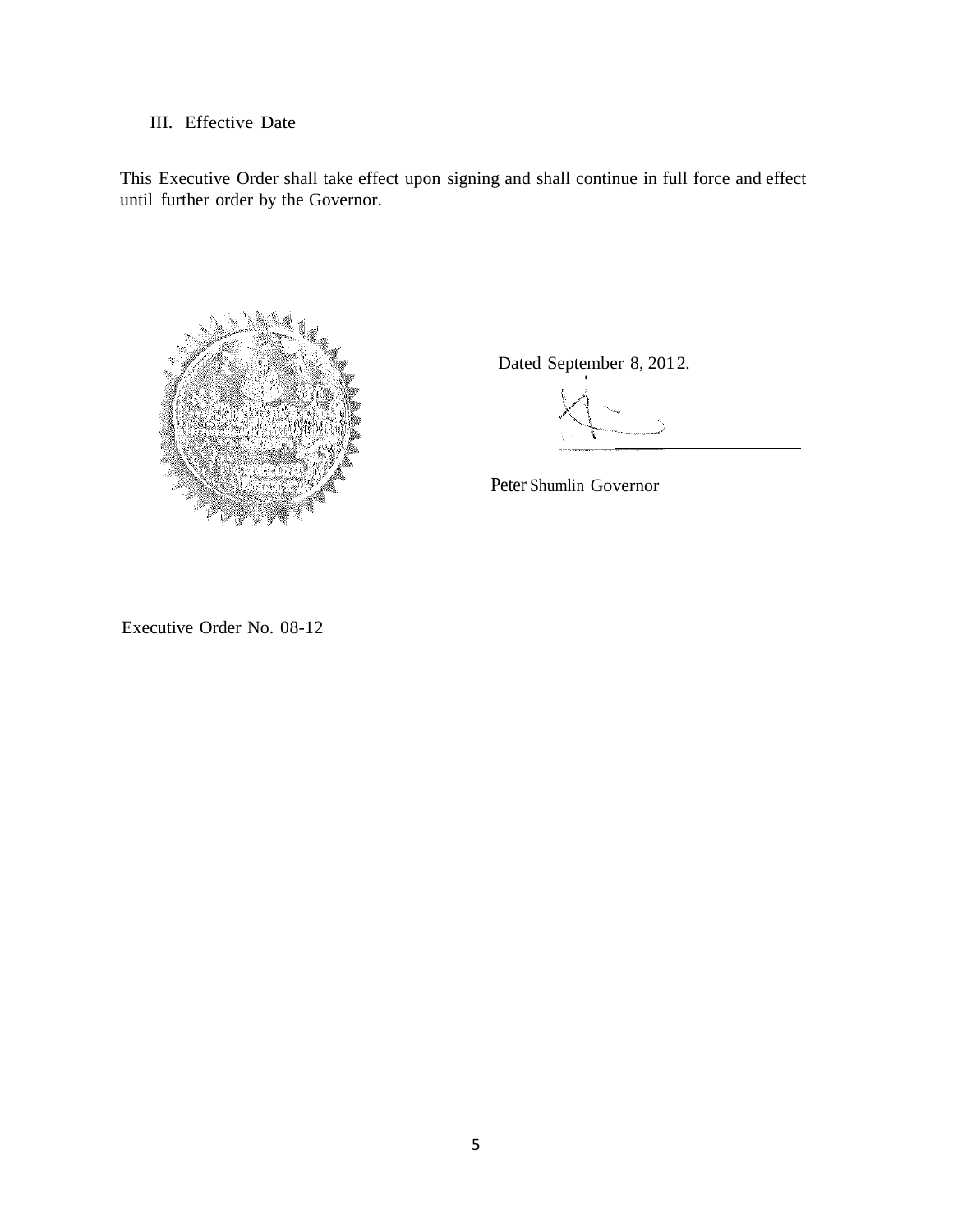## **Misclassification Task Force (The Task Force) Members:**

| Secretary Justin Johnson            | Agency of Administration (AoA)            |
|-------------------------------------|-------------------------------------------|
| Commissioner Anne M. Noonan         | Vermont Department of Labor (VDOL)        |
| Commissioner Susan L. Donegan       | Department Financial Regulation (Fin Reg) |
| Commissioner Mary N. Peterson       | Department of Taxes (DoT)                 |
| Commissioner Mike Obuchowski        | Building and General Services (BGS)       |
| Secretary Chris Cole                | Vermont Agency Transportation (VTrans)    |
| Secretary Hal Cohen                 | Agency of Human Services (AHS)            |
|                                     | Agency of Commerce and Community          |
| <b>Secretary Pat Moulton</b>        | Development (ACCD)                        |
| Attorney General William H. Sorrell | Attorney General (AG)                     |
| Commissioner James C. Giffin        | Department of Liquor Control (DLC)        |

### **Participating Members:**

 $\overline{\phantom{a}}$ 

|                                  |               | Interim Commissioner James C.  |            |
|----------------------------------|---------------|--------------------------------|------------|
| Commissioner Anne M. Noonan      | VDOL          | Giffin                         | <b>DLC</b> |
|                                  |               | Bradley Kukenberger, Financial |            |
| Cathy Hilgendorf, Audit Chief    | <b>VTrans</b> | Director II                    | AoA        |
|                                  |               | Bill Duchac, Risk Management   |            |
| Kirby Keeton, Tax Policy Analyst | DoT           | Policy & Mediation Director    | <b>DFR</b> |
| Kevin Gaffney, Insurance Rates & |               |                                |            |
| Forms Director                   | Fin Reg       |                                |            |
| <b>Secretary Pat Moulton</b>     | <b>ACCD</b>   |                                |            |
| Michael Duane, Senior Assistant  |               |                                |            |
| <b>Attorney General</b>          | AG            |                                |            |
| Commissioner Mike Obuchowski     | <b>BGS</b>    |                                |            |
| Allan Sullivan, General Counsel  | <b>AHS</b>    |                                |            |
| Paul Rousseau, Chief Financial   |               |                                |            |
| Officer                          | AoA           |                                |            |

The Task Force convened on July 15<sup>th</sup>, September  $2<sup>nd</sup>$ , October 7<sup>th</sup>, December  $3<sup>rd</sup>$ , and December 18<sup>th</sup>, 2015. The Task Force will continue meeting every other month. This year the Task Force focused on outreach and education, and "(F). Identify barriers to information sharing and recommend statutory changes where necessary."

On September 2<sup>nd</sup>, 2015, the Task Force took testimony from Cathy Lamberton (AGC), Mike Plageman (Plageman, Gagnon & Daughters, Inc.), David Mickenberg (Working Vermont), Matt Durocher (Carpenters Local 1996), Ward Smyth (Turtle Creek Builders) and Jill Maynard (Hull Maynard Insurance Company $)^2$ .

The Task Force specifically discussed the application of the WC "nature of the business" test and the UI "ABC" test to the many state contracts for services. It was evident that in many instances, notwithstanding the contract, the State is a "statutory employer" for WC purposes and may be liable for

<sup>&</sup>lt;sup>2</sup> See Appendix D – Minutes from September 2<sup>nd</sup> Task Force meeting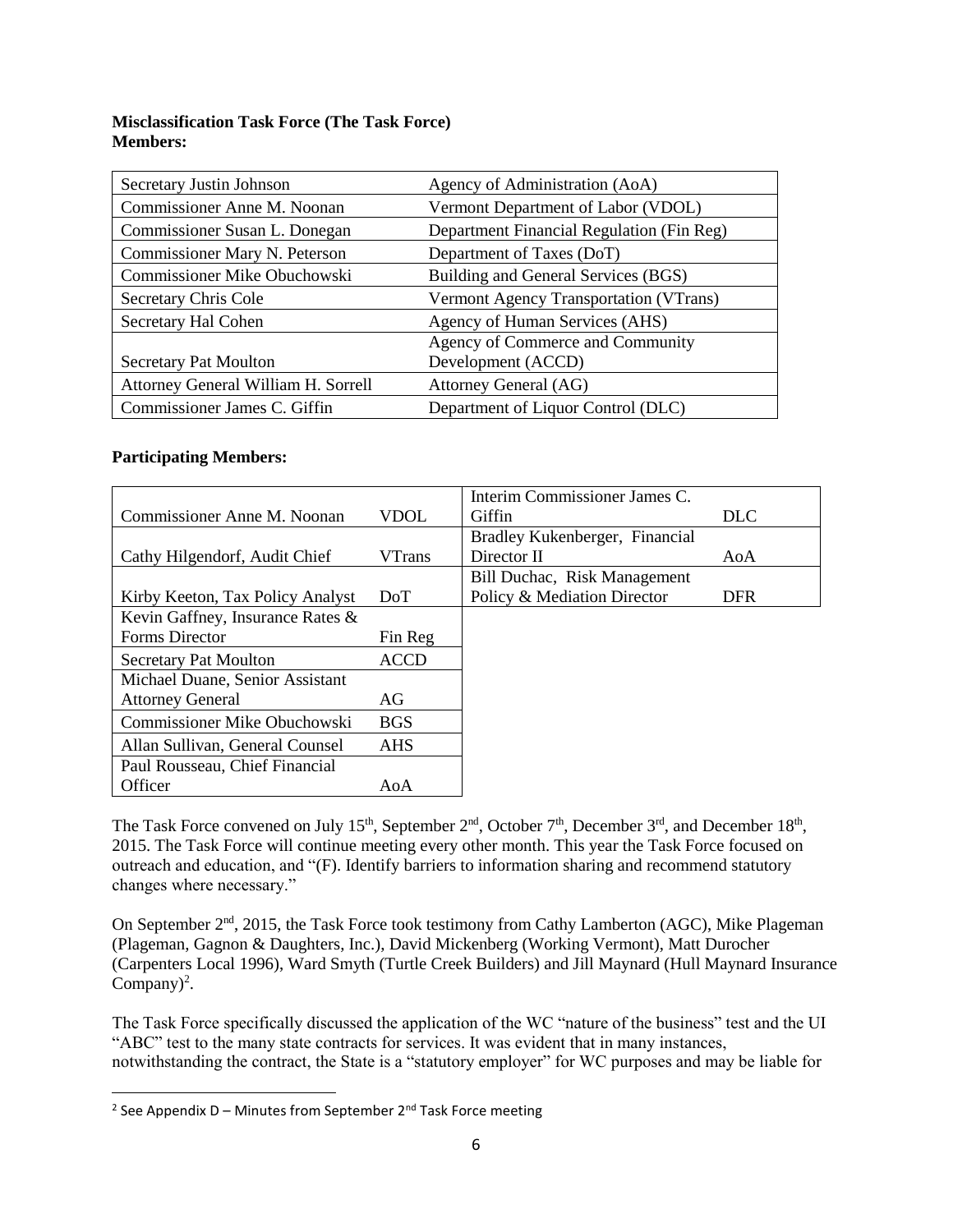UI payments for many of those contractors. The Vermont Supreme Court has found the State liable for benefits under both WC and UI. This is largely due to the broad range of services and occupations in State government. For example, the State has custodians and plow drivers employed as state employees in some state buildings, but in more remote portions of the State may contract with a person to provide custodial services or plow parking lots. Because these contractors are performing work that otherwise falls within the nature of the state's business, these contractors are considered employees under both WC "nature of the business" and the UI "ABC" tests. The Task Force discussed the possibility of carving out an exemption for the State, but the majority of the Task Force thought the State should follow the same rules as the private sector.

With input from stakeholders and the Task Force, VDOL crafted language amending the WC and UI statutes to address issues that have been identified:

- The application of the WC "nature of the business" test to determine who is an employer for WC purposes especially given the broad interpretation of that test by the Court in several cases;
- The difficulty determining when a sole proprietor or partnership is truly an independent contractor and not a "statutory employee" for WC purposes
- The treatment of excluded corporate officers or excluded LLC members as a "statutory" employee" for WC purposes
- The broad interpretation of the UI "ABC" test, especially part "B" of the test which many small independent contractors fail.

Key provisions of the VDOL proposal would:

- Specifically create a presumption that a worker being paid for services was an employee, and require the employer to demonstrate that the worker was an independent contractor;
- Modifying the application of the WC "nature of the business" test permit consideration of whether a sole proprietor, partnership, small corporation, or LLC operated a distinct and separate business;
- Provide that excluded corporate officers or LLC members are not "statutory employees" when specified conditions are met;
- "soften" part "B" of the UI "ABC" test to permit consideration of whether a sole proprietor, partnership, or single member LLC operated a distinct and separate business; and,
- Amend and enhance enforcement provisions to enable VDOL to more easily identify violations and enforce compliance.

# **Outreach and Education**

In 2015, VDOL sought out and received a federal grant to create a media campaign pertaining to misclassification. The purpose is to make the public more aware of misclassification and the effect it has on Vermont's economy. The media planning and production was contracted for with HMC, Richmond, VT.

The VDOL assisted HMC with gathering interested stakeholders together to share their thoughts on misclassification and how the campaign should be produced. The campaign launched on December 28th and will run through February  $28<sup>th</sup>$ ,  $2016$ . It is our intention to continue using these commercials to further our goal of being as clear, and transparent, as possible on this issue.

The commercial was produced with the intention of discussing misclassification from an educational perspective and to help Vermonters understand misclassification is a problem, that it is being taken seriously, and that it is the responsibility of employers and workers to understand and comply with the law.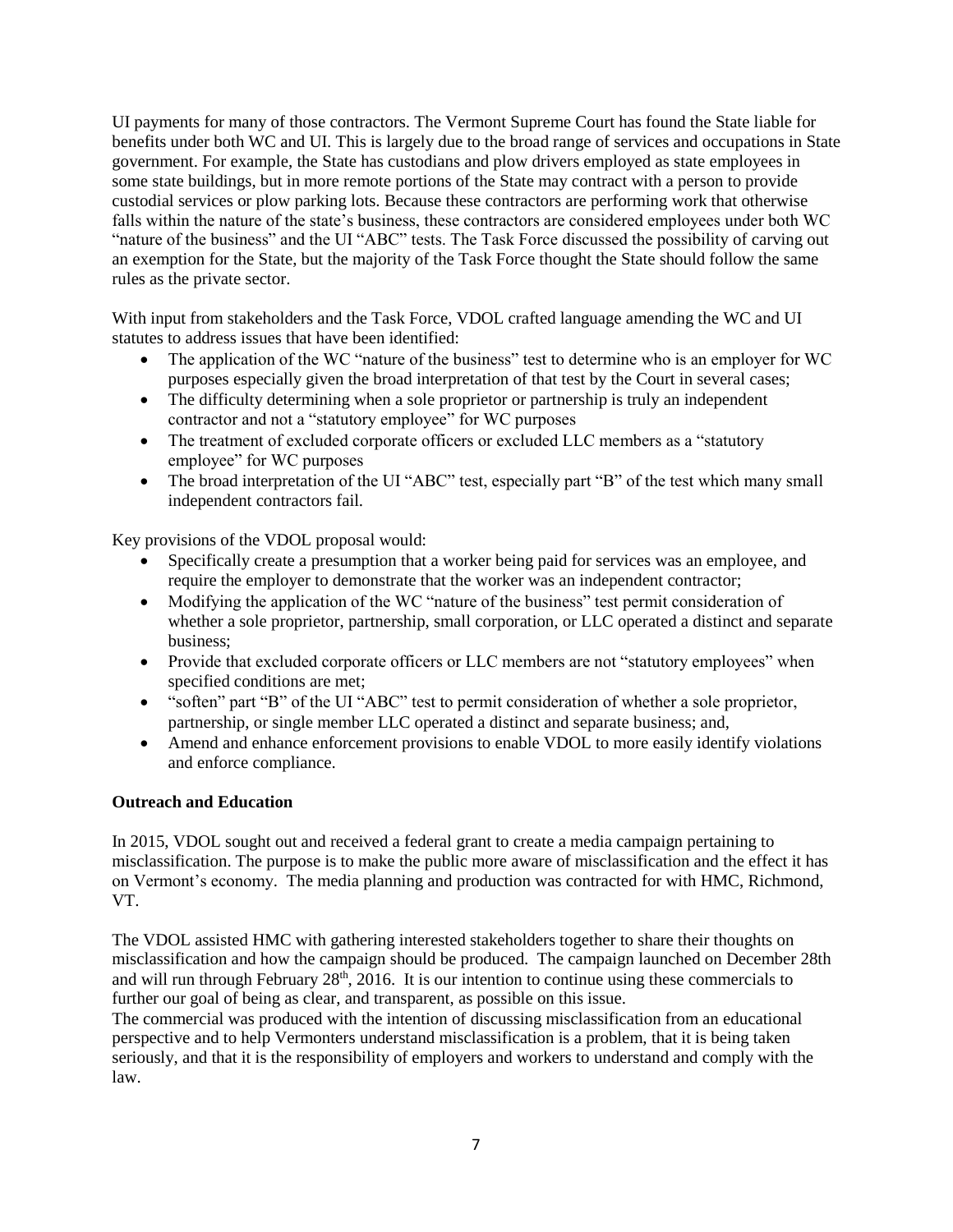

Below is the script for the commercial:

"Workers who are misclassified by their employers as independent contractors instead of as employees is a problem in Vermont.

Misclassification of workers is illegal, hurts our economy, and creates unfair advantages for some businesses. Business owners need to classify workers correctly to avoid penalties and sanctions, and workers need to be properly classified so they get the protections and benefits provided by law. Because when it comes to classification, it's important to get it right."

# <https://www.youtube.com/watch?v=ct3aAYmnlzs>

#### **Summary**

The misclassification of employees is prohibited by both federal and Vermont state laws. Misclassification undermines law-abiding/compliant businesses by creating an unfair advantage for the non-compliant business when competing or bidding for work. Misclassification adversely impacts the employee, when benefits such as minimum wage, overtime, family medical and parental leave, unemployment insurance, workplace safety protections, or workers' compensation are not provided because the worker is misclassified as an independent contractor. Misclassification creates substantial losses in tax revenues, which undermines Vermont's economy. While Vermont's statutory language might need to be clarified and/or updated as it relates to misclassification and independent contractors, the Vermont Department of Labor is statutorily tasked with, and committed to, the enforcement of the law regarding misclassification.

The Misclassification Report issued in 2015 by the Auditor's Office identified areas of concern in VDOL's administrative, data collection and documentation processes. VDOL is working diligently to address those areas of concern and improve its internal processes. In addition, VDOL continues to work cooperatively with other state agencies to achieve the goals identified in the Governor's Executive Order.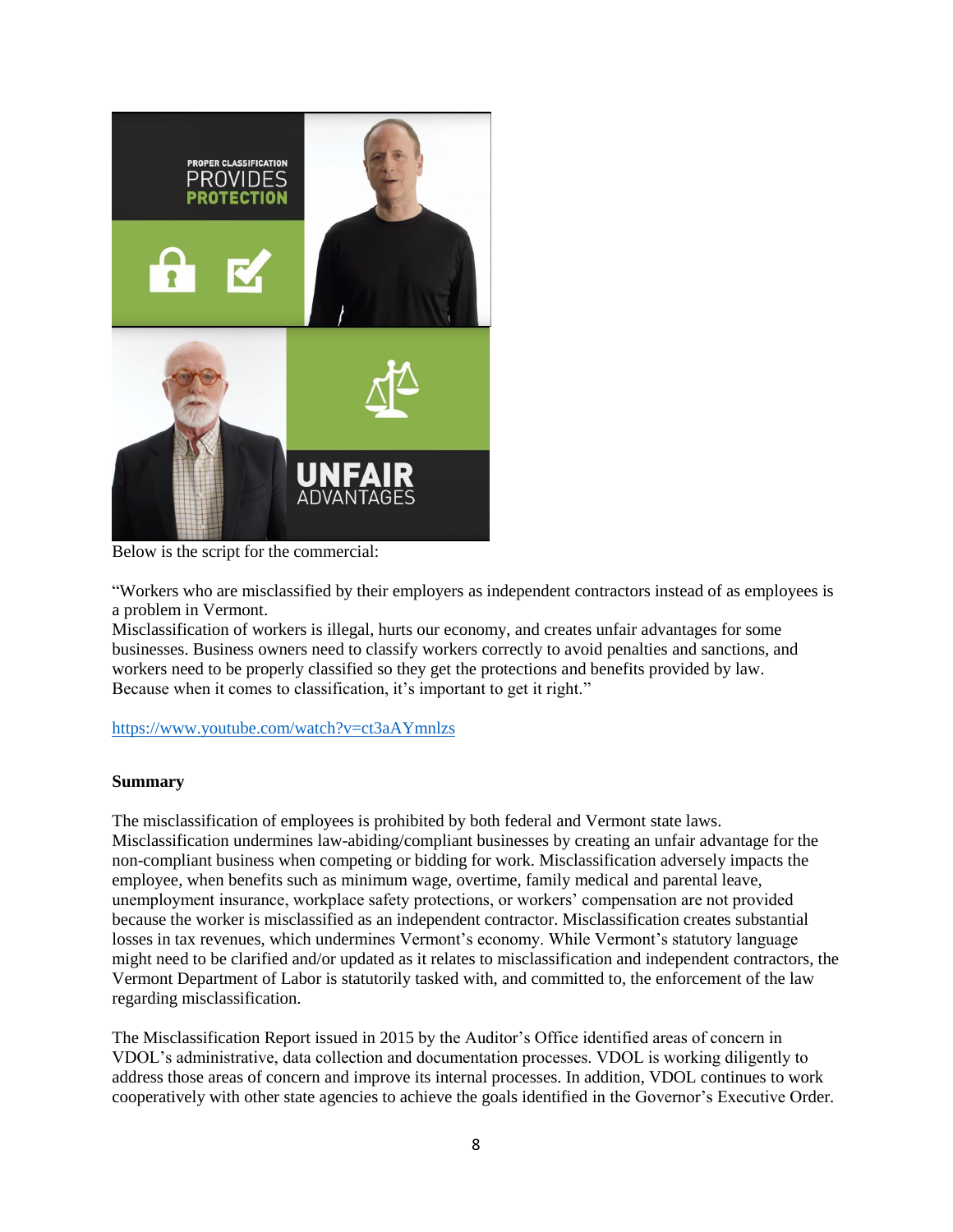APPENDIX A



#### Misclassification Task Force Minutes December 18, 2015 1:00-3:00 Vermont Department of Labor – Lobby Conference Room

Attendance

| <b>Task Force</b>          | Guests                                           |
|----------------------------|--------------------------------------------------|
| Anne M. Noonan, VDOL       | Bryan Mills, Ellis-Mills                         |
| Bill Duchac, AoA - Risk    | Mike Plageman, Gagnon & Daughters                |
| Management                 |                                                  |
| Michael Duane, AG          | Rebecca Ramos, Working VT                        |
| Kirby Keeton, Dept. of Tax | Tess Kennedy, William Shouldice & Associates LLC |
| Kevin Gaffney, DFR         | Katrina Delabruere, VT Realtors                  |
| Patricia Moulton, ACCD     | Chris Rice, MMR                                  |
| Allan Sullivan, AHS        |                                                  |
| Michael Obuchowski, BGS    |                                                  |
| Cathy Hilgendorf, AoT      |                                                  |
| Tracy Phillips, VDOL       |                                                  |
| Matt Hill, VDOL            |                                                  |
| Dirk Anderson, VDOL        |                                                  |
| Stephen Monahan, VDOL      |                                                  |

Pat Moulton motions to accept December 3<sup>rd</sup> Minutes, Kevin Gaffney Seconds

Vote 10-0-0

Attorney General and Risk Management language proposal:

**Michael Duane** – Chatham Woods case applying to the state, the State kind of does everything.

- Everything in the nature of the business
- There are definitions of public employment
- Includes any person under a special agreement or retainer no definition for either
- When the State enters a personal agreement, could a classified employee do this?
- Stephen Monahan gave guidance on the language, and then was sent to Bill Duchac for edits
- Not exaggerating, everyone contracting with the State could be an employee of the State

**Commissioner Noonan** – VDOL is almost completely federal funds, and many people receive federal grants. Given the broad language (of the proposed language) "grant" isn't necessarily true.

• I think what you are trying to say when the State contracts with someone, we have to be clear what we are talking about

**Bill Duchac** – I think we could take it out, the first priority would be a personal service contract

**Tracy Phillips** – From an employer perspective, "well I may only need someone for one week and why is the State exempted and not us?" For a temp service contract, under UI, she State wouldn't be on the hook unless they filed a claim.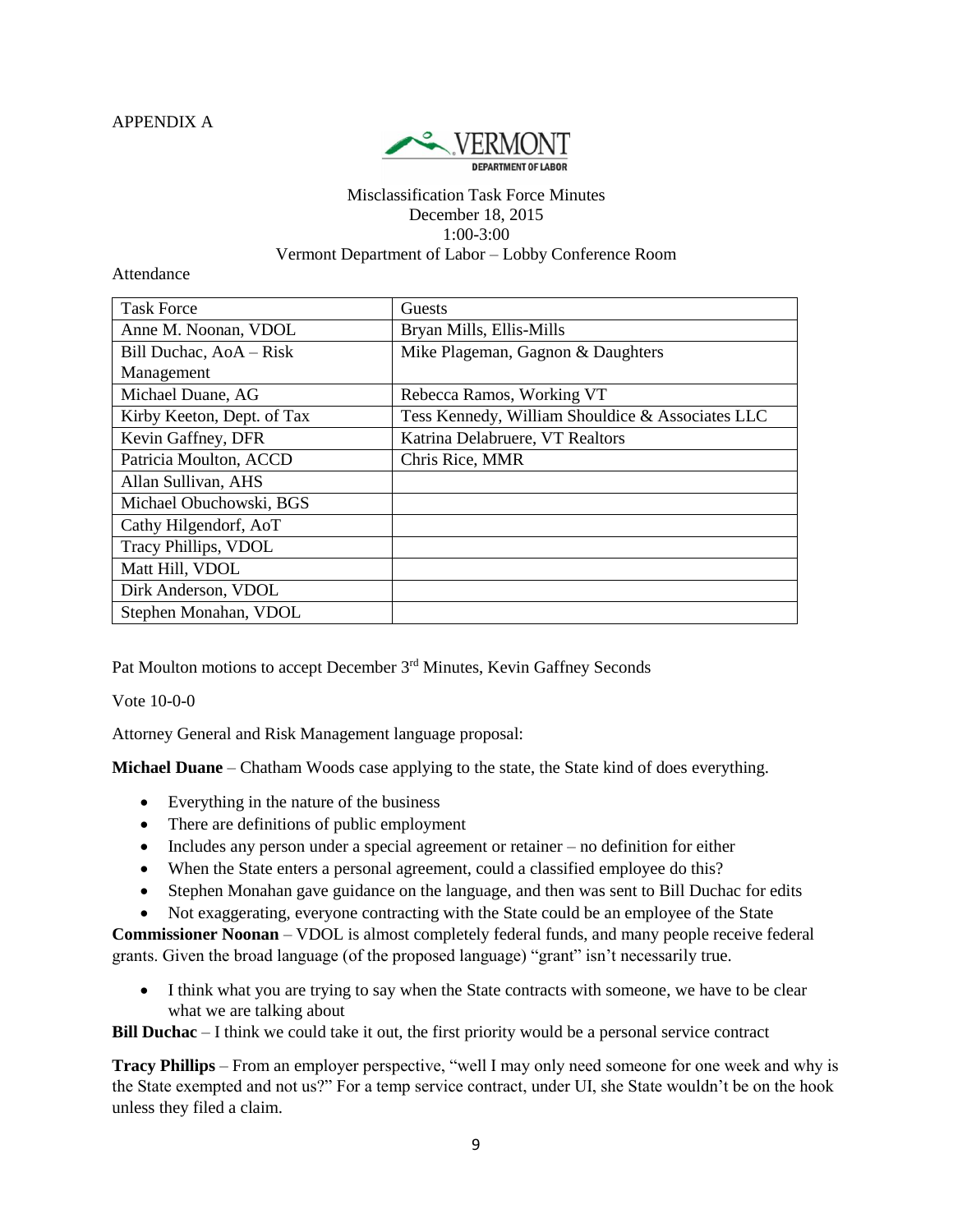**Stephen Monahan** – For WC, I would caution they can still sue or use some other public safety net.

**Bill Duchac** – If you are not required otherwise, why would it be on use to provide it?

**Stephen Monahan** – This is the same argument on the Business side

Bill Duchac – Right now, I have an obligation by law yet no authority in statute

**Stephen Monahan** – There is no law against making these people carry WC in order to contract with the State, that may prohibit sole proprietors but that would also level the playing field

**Cathy Hilgendorf** – We contract with sole proprietors for consulting or inspections and just wondering about that, but I do like the idea of leveling the playing field

**Michael Duane** – Will requiring WC add costs?

**Secretary Moulton** – It certainly will

**Stephen Monahan** – is the state subsidizing the worker? Or may have require some sort of policy, having a separate disability policy

**Ward Smyth** – Small business owners are going through the same thing

**Kevin Gaffney** – are we creating a different threshold? It seems we would but also maybe creating a barrier. We could say the default is WC coverage. In State we may or may not want to.

**Secretary Moulton** – To be in business for yourself you are responsible, there shouldn't be 2 thresholds.

**Ward Smyth** – My insurance agent told me years ago, WC is the very best policy, we ought to have it no matter what

**Secretary Moulton** – The state will pick up the tab one way or another if someone gets hurt.

**Commissioner Noonan** – If you grant Washington County Mental Health to run we shouldn't cover their employees because they are not the State's employees

**Mike Plageman** – if the State hires a sole proprietor they should be held to the same standard

**Secretary Moulton** – as a tax payer, I have a problem paying someone's insurance

**Michael Duane** – Boiler Plate contract say "in accordance with Vermont Law"

**Secretary Moulton** – could just make it mandatory to contract with State, if you contract with state, you must carry WC

**Cathy Hilgendorf** – There will be a lot of debate trying to get WC for all. What was behind the idea of exemptions?

**Stephen Monahan** – in the beginning WC was mandatory for over 10 employees, eventually worked down to any employees. In the 80s they added exemptions

**Commissioner Noonan** – is there a way to quantify the cost of WC? For example, your contract is for \$45,000 but we deduct the cost of WC if you don't have it.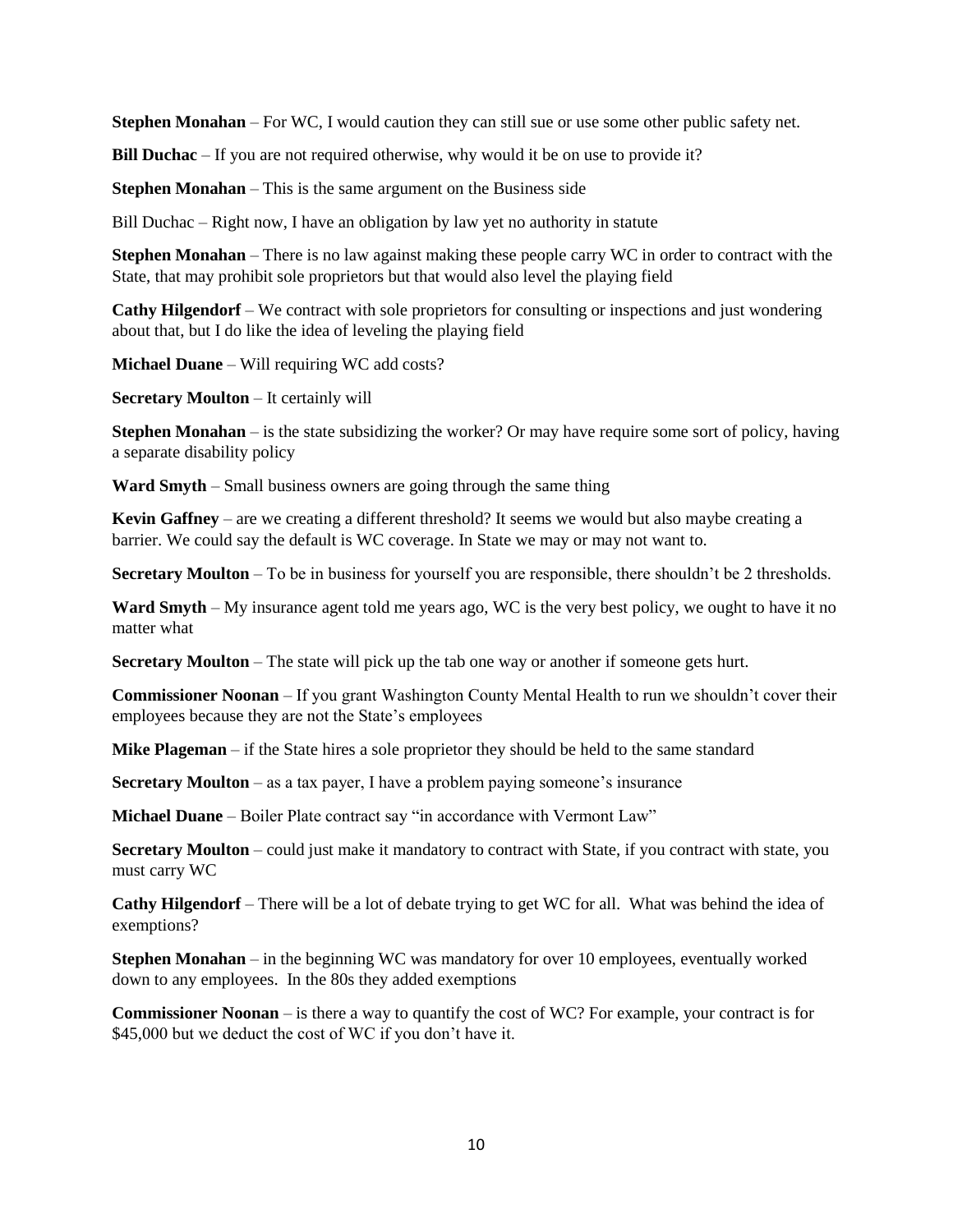APPENDIX B



Misclassification Task Force Minutes December 3, 2015 1:00-3:00 Vermont State House – Room 10

Commissioner Noonan – intro

Approval of Minutes – Bill Duchac motions to accept, Kirby seconds – 5-0-2

Attendance

| <b>Task Force</b>          | Guests                                            |  |
|----------------------------|---------------------------------------------------|--|
| Anne M. Noonan, VDOL       | Tony St. Hilaire, Teamsters                       |  |
| Bill Duchac, AoA - Risk    | Kelly Connolly, USDOL                             |  |
| Management                 |                                                   |  |
| Michael Duane, AG          | Merle Hyman, USDOL                                |  |
| Kirby Keeton, Dept. of Tax | Dennis Labounty, VT AFL-CIO                       |  |
| Kevin Gaffney, DFR         | Bryan Mills, Ellis-Mills                          |  |
| Patricia Moulton, ACCD     | Mike Plageman, Gagnon & Daughters                 |  |
| Allan Sullivan, AHS        | Cathy Lamberton, AGC VT + VIECA                   |  |
| Jeff Lively, BGS           | Heather Shouldice, William Shouldice & Associates |  |
|                            | LLC                                               |  |
| Deb Damore, BGS            | Ben Johnson, VT AFL-CIO                           |  |
| Matt Hill, VDOL            | Rebecca Ramos, Working VT                         |  |
| Dirk Anderson, VDOL        | David Mickenberg, VT Building Trades              |  |
| Stephen Monahan, VDOL      | Katrina Delabruere, VT Realtors                   |  |
|                            | Chris Rice, MMR                                   |  |

Introductions of USDOL Staff,

**Daniel Cronin** – USDOL Wage + Hour (W+H)

- He enforces various Labor statutes throughout NE including, but not limited to, FLSA, agriculture, immigrant protection, W+H, OSHA, Maine safety, including Granite.
- Common interest agreement with VDOL interested in improvement in Misclassification Statutes in VT.

**Kelly Connoly** – Works out of Burlington and Manchester offices, enforces all laws in Labor, previously worked at VDOL.

**Merle Hyman** – Works with W+H, usually gets a referral and either tries to settle the case or go to court.

**Michael Felsen** – Goal is to enhance collaboration with VDOL to closer collaborate with common interest with State law with Workers' Compensation (WC) and state revenue that may not be coming in when there is misclassification. Years ago it was much easier to discern who is an employee. It's not so clear now who your employer is and who the employees are, how do all of these things work with subcontractors, franchises and the whole thing?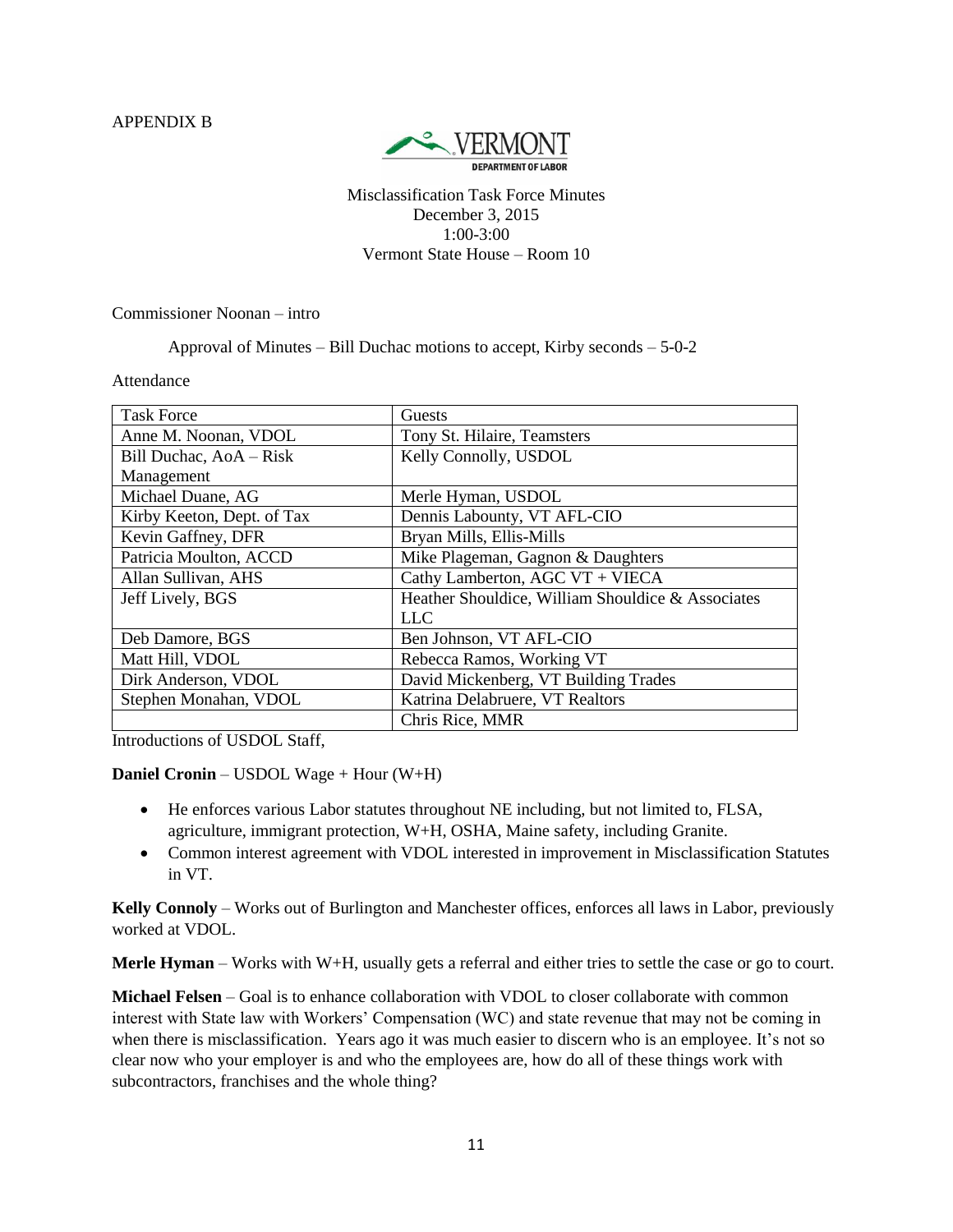**Commissioner Noonan** – We work closely with USDOL for guidance and advice often and appreciate all of the support from USDOL. Questions for USDOL?

**David Mickenberg** – Do you know of any trends on misclassification on a National level?

**Daniel Cronin** – That isn't something we collect although we are seeing it in non-traditional areas like kitchen workers, hotel room cleaners, etc.

**Michael Felsen** – Millions of workers in the US that are classified as Independent Contractors (IC) and not employees. Some companies are "franchising" a single person to get around the employee relationship. It is almost a race to the bottom. Ultimately, its misclassifying service jobs to cut corners.

**Secretary Moulton** – Are there any examples of best practices of states with the same issues and have complete the processes?

**Michael Felsen** – We have seen different efforts in different States. Massachusetts has done a lot of work. The goal is to strategically focus since resources are not there. The people who are actually employees is the main focus, not legitimate ICs. A big part is leveling the playing field; who are doing it right and trying to get the word out.

**Michael Duane** – How much flexibility do the states have to bend Unemployment Insurance (UI) statutes?

**Michael Felsen** – UI is not a part of my purview.

**Dirk Anderson** – Any UI program has to be in compliance with US and Social Security. Any legislation proposed goes to D.C. and they OK it. Vermont maintains the Trust Fund, and USDOL funds the administration of the program.

**Steve Monahan** – (Beginning explanation of Proposal)

(3) Adds to clarify that all criteria of the subsection are met.

**David Mickenberg** – How would this language work with other industries?

**Steve Monahan** – I don't think it changes any of that. There is still a presumption that if you pay for work they are an employee. We start with the assumption you are an employee that's the explanation of (14). (i) has now been rewritten in an effort to clarify that someone operates a clear and distinct business.

**Michael Duane** – Thinking since last meeting, thinking of nature of the business, and the state contract with someone else, how can the state contract without being the employer, given the breadth of work the State of Vermont preforms?

**Steve Monahan** – This may change that.

**Secretary Moulton** – This is the part that "softens" the nature of the business test.

**Michael Duane** – What is the difference between the struck language and the new?

**Steve Monahan** – We look at work being done and how often they contract with someone else. You have to be out there, actually doing the work for a period of time. And a General Contractor (GC) can't hire multiple people to do the same job.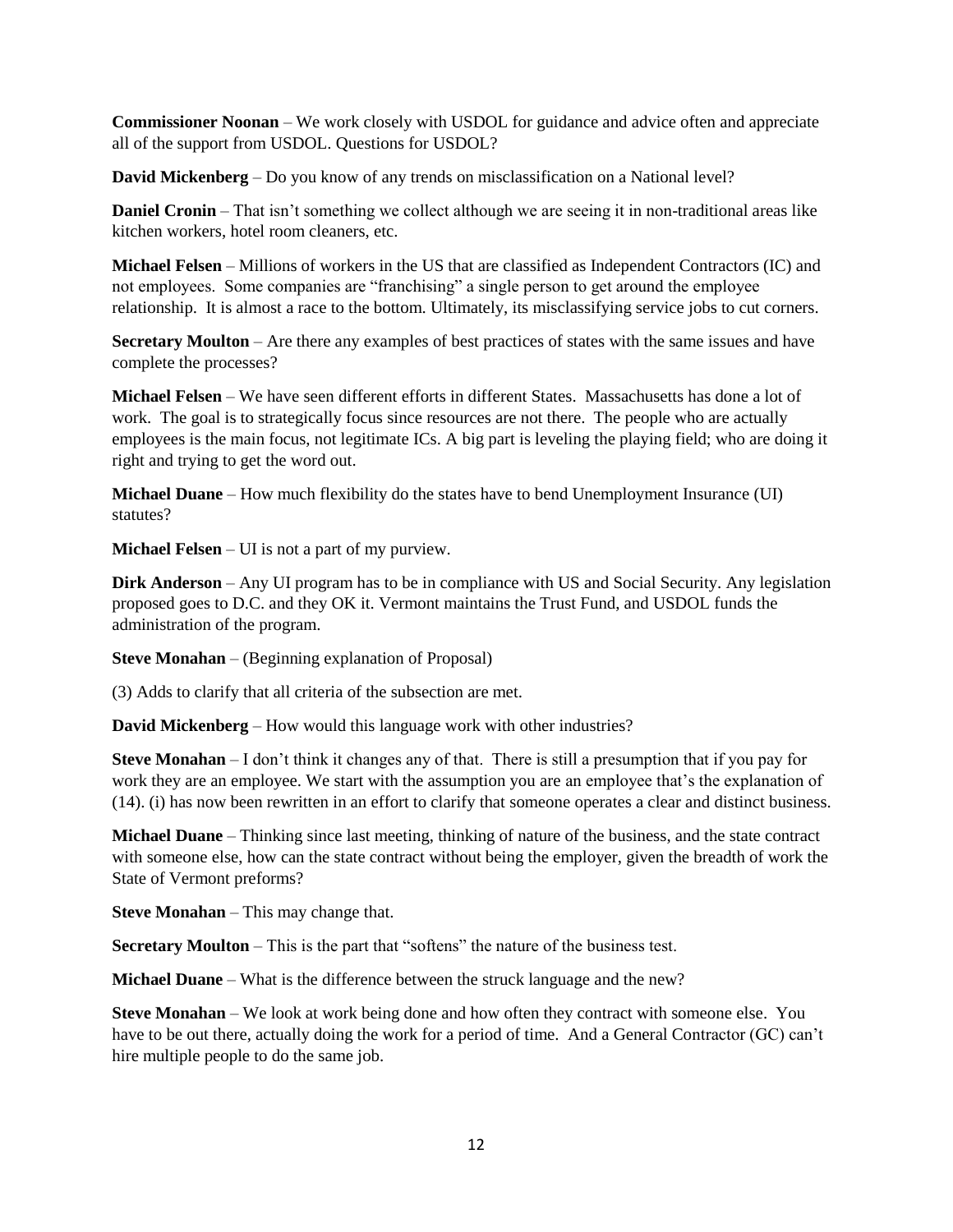**Bill Duchac** – the standard to have to register could preclude many people from getting side work. We contract with people for a very short time.

**Steve Monahan** – The cost to register is minimal.

**Secretary Moulton** – it screams for more education, if you want to run your own business you have to play by the rules.

**Mike Plageman** – to be able to hire another business of like kind. If I hire another framing company, and it is a separate entity and has UI and WC, am I in violation?

#### **Steve Monahan** – No

**Commissioner Noonan** – David Mickenberg mentioned enforcement previously, we will look at that later, right now we wanted to build the framework and have some quicker resolutions.

**Cathy Lamberton** – as an IC in the construction industry, you should be responsible to pay WC and UI you are addressing not having an employee/employer relationship with everyone.

**Dirk Anderson** – Sole proprietors and single member LLCs cannot opt-in. There was a change in the IRS regs, I can look into that.

**Cathy Lamberton** – The UI audits doing "like work" when they are true ICs, why not allow the individual to pay their own UI?

**Dirk Anderson** – UI will not let us carve out industries. However, you tax one, you have to tax all.

**Deb Damore** – large project contracting we will be using more than one bricklayer, plow driver, etc. We have them all over the state.

**Steve Monahan** – Right now they are your employees, you are currently their statutory employer. The State and anyone can say, "you must have WC to contract with me."

**Deb Damore** – We also no longer check registration with Secretary of State's (SoS) office either.

**Commissioner Noonan** – we can ensure they know their responsibilities by giving a register a checklist at SoS' office.

**David Mickenberg** – Who would this open up to be legally allowed to go without WC? There would be no one there to be responsible for the injuries that occur.

**Steve Monahan** – This is the same thing that happens now.

**David Mickenberg** – If you "soften" these people are more likely to go without WC and the higher up will not be responsible.

**Steve Monahan** – The goal is to return to the way it was to before Chatham Woods.

**Secretary Moulton** – What if you are a startup and you are exclusively working for one person at the moment but plan to take on others.

**Commissioner Noonan** – We thought of that, we would look at other aspects, have to show you are advertising and trying to line up work. If you have been in business for 3 years and work for one person, that's called an employee.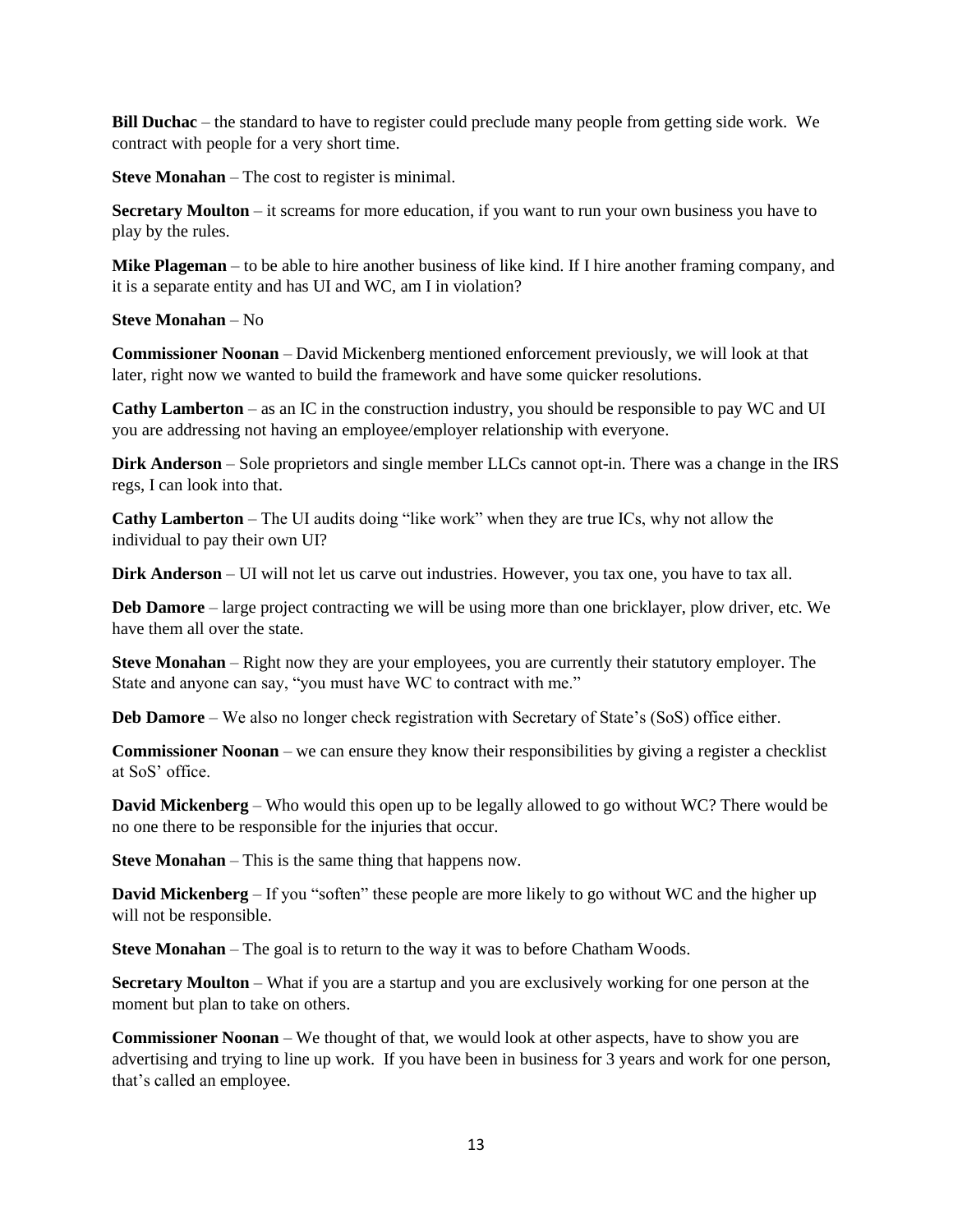**Secreatary Moulton** – That could be addressed in rules.

**Mike Plageman** – Why do we have the change in  $(21 \text{ V.S.A.} \text{§ } 1301 (6)(B)(ii))$  what is the point?

**Dirk Anderson** – it is designed to track with WC language  $(F)(i)$ , but limitation of ICs in one job is not in UI, if we wanted to move one we need to do it for both.

**Mike Plageman** – UI and WC should go hand in hand.

**Commissioner Noonan** – We have to be careful of running afoul of Federal law yet be consistent and not move to less protection for employees.

**Secretary Moulton** – in a perfect world, definitions would be the same.

**Steve Monahan** – I look at it as "are there narrow exceptions we can provide."

**Chris Rice** – Wondering about the issue of having more than one sole proprietor. Having one attorney that handles a specific part of business, another as a lobbyist and another for a different aspect.

**Kevin Gaffney** – There is a quantitative and a qualitative aspect to the UI side, the "separate job sites or Projects"

**Secretary Moulton** – What if we have separate and distinct expertise or specialty?

**Steve Monahan** – I would like that. I would like something that people wouldn't have to get into the weeds. If you exclude yourself, you have an explicit right to file a personal injury claim. We think it was a drafting error and it should be clarified that there is a separate remedy.

#### **Other Business**

One more meeting before January 5<sup>th</sup>

Secretary Moulton motions to adjourn, Kevin Gaffney seconds.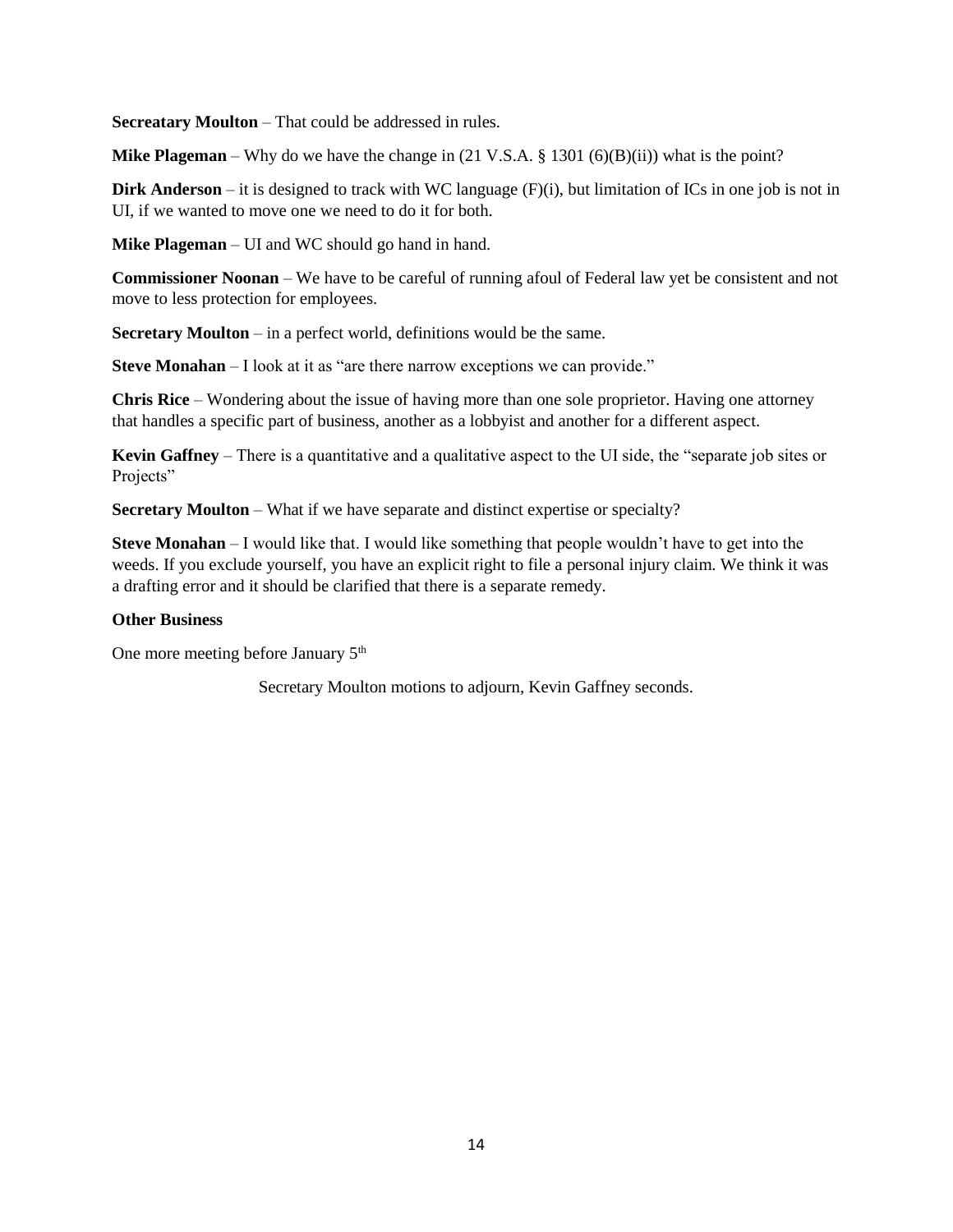APPENDIX C



#### Misclassification Task Force Minutes October 7, 2015 1:30-3:30 Vermont Department of Labor – Lobby Conference Room

Attendance

| Guests                                            |  |
|---------------------------------------------------|--|
| Dennis Labounty, VT AFL-CIO                       |  |
| Bryan Mills, Ellis-Mills                          |  |
|                                                   |  |
| Mike Plageman, Gagnon & Daughters                 |  |
| Cheri L'Esperance, William Shouldice & Associates |  |
| David Mickenberg, Building Trades                 |  |
| Rebecca Ramos, Working VT                         |  |
| Jeff Potvin, VT Building Trades                   |  |
| Kevin Potter, Bricklayers Local #2                |  |
| Dan Mulcahy, Sheet Metal Local 63                 |  |
| Tara Lapointe, Sheet Metal Local 63               |  |
| Ward Smyth, Turtle Creek Builders                 |  |
|                                                   |  |
|                                                   |  |
|                                                   |  |
|                                                   |  |

**Commissioner Noonan** – intro

**Dirk** Anderson - Walk through of proposed changes. Tries to slightly "soften" the very broad interpretation.

**Kevin Gaffney** – I am aware of the goal (601 (F)(i)), I'm not use if the "Softening" is getting there, It is definitely getting there but I don't want to misinterpret the "Distinct" (language)

**Bill Duchac** – "Distinct" in larger firms may be hard to do, they could be in the same Business.

**Ward Smyth** – Is this addressing the doing the, "I have carpenters but I hire 6 more" is this part of "distinct?" I get the point behind #7 ((vii) a person shall not hire multiple sole proprietors or partnerships to perform the same work on a project or jobsite)

**Dirk Anderson** – The intent is if your guys are doing the framing and you bring in a sheet rocker, that individual would not trip you up.

**Kirby Keeton** – But if a contractor dabbles in that, that will trip them up.

**Brad Kukenberger** – Sub 1 ((i) The individual performs work that is distinct and separate from that of the person with whom the individual contracts or partner owner or partner owners operate a separate and distinct business from that of the person with whom the individual contracts, and is actively registered with the Vermont Secretary of State) is easing the burden in ways Mike (Plageman) spoke about and Sub 7 ((vii) a person shall not hire multiple sole proprietors or partnerships to perform the same work on a project or jobsite) is enhancing competitive equality.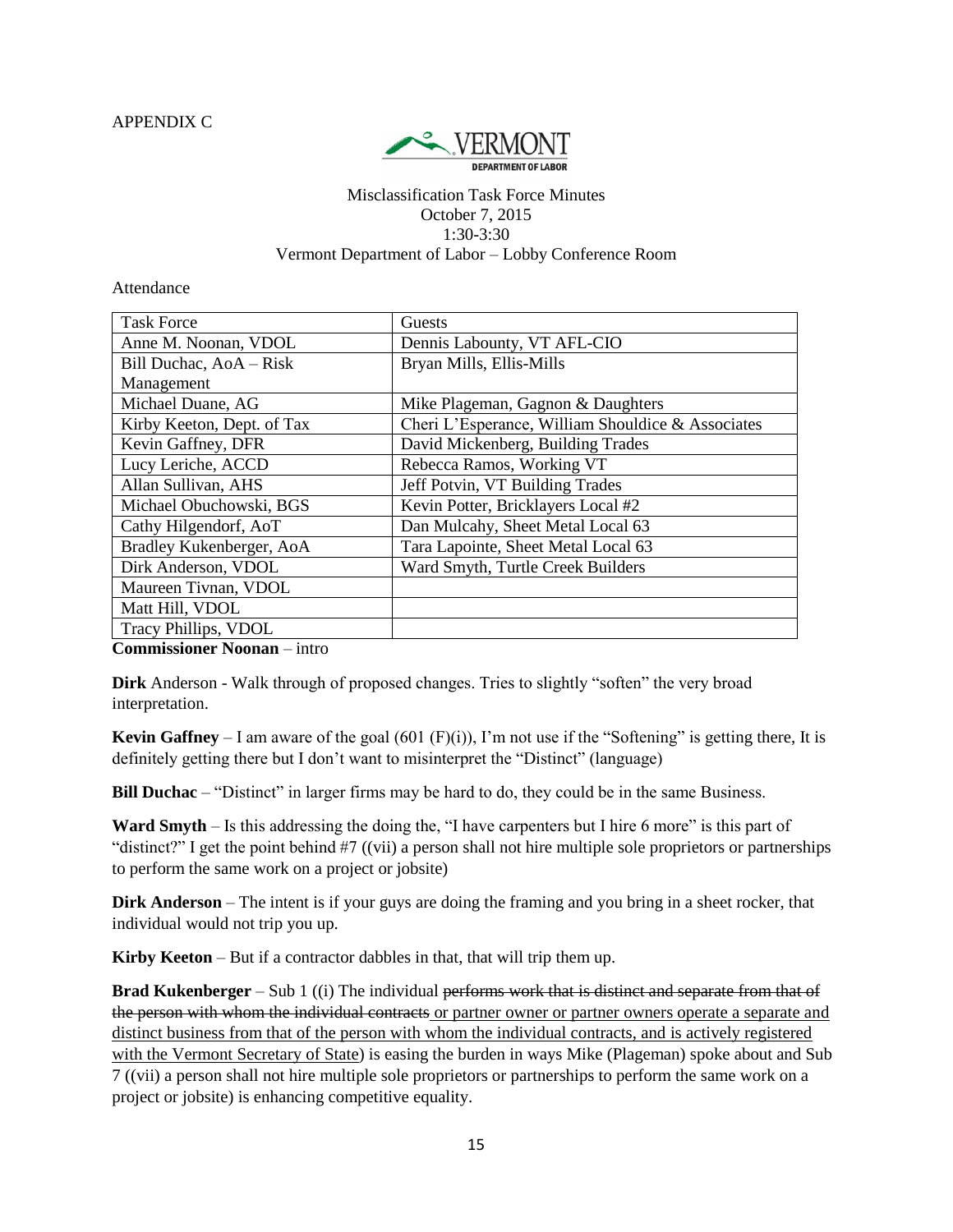**Ward Smyth** – It is hard to tread that line of "keeping it fair"

**Cathy Hilgendorf** – adding business "entity" would do it ((i) The individual performs work that is distinct and separate from that of the person with whom the individual contracts or partner owner or partner owners operate a separate and distinct business entity from that of the person with whom the individual contracts, and is actively registered with the Vermont Secretary of State)

**David Mickenberg** – I appreciate the effort; the other side of the equation is the enforcement side. I would like to talk about that in the construction context, this would apply to every sector in the economy. Sector by sector there are different concerns that this could have a dramatic impact on.

**Michael Duane** – "B" is the most difficult to meet the activity is employment unless free of control. The "unless" is throwing me off. (Such service is either outside the usual course of the business for which such service is performed, unless it can be demonstrated that such individual provides such service to multiple businesses, and holds him- or herself out to the public as a provider of such service)

**Lucy Leriche** - Cathy's story about a cleaning lady Independent Contractor that was found to be an employee. It may be good having an Avenue to allow someone to pick up work here and there.

**Tracy Phillips** – If we give too much latitude some will try to file a claim and no one will have UI coverage.

**Cathy Hilgendorf** – Did we consult with Secretary of State, do they inform the Independent Contractor they will not have UI, etc.?

**Commissioner Noonan** – The Business Portal gets business registrants and brings them through the process and what you are responsible for, UI, WC, etc.

**Cathy Hilgendorf** – Lucy's "retiree" will have to register it would comfort them to know that may or may not be able to take advantage of UI, WC.

**Commissioner Noonan** – Someone that works solely for Mike (for example) for 6 months and goes to Florida for winter they are Mike's employee, but the Italian Tiler that works for one week, then comes back to finish is not Mike's employee.

**Tracy Phillips** – [Adding] the Secretary of State registry was a way to "formalize" the business.

**Bill Duchac** – [The State] has contracts to proof files and they don't work again until the next contract comes up, are they employees?

**Tracy Phillips** – Yes

**Kevin Gaffney** – In addition to changes in the "written agreement" how can we put more "meat around the bones" for the written agreement?

#### **New Business:**

**Kevin Gaffney** – During the  $100<sup>th</sup>$  WC anniversary, a speaker talked about the "Predetermination" process" could be interesting to discuss.

**Commissioner Noonan** – Just a reminder the WC rules are filed and public hearing is Nov.  $5<sup>th</sup>$ .

Kevin Gaffney moved to adjourn, Cathy Hilgendorf seconded.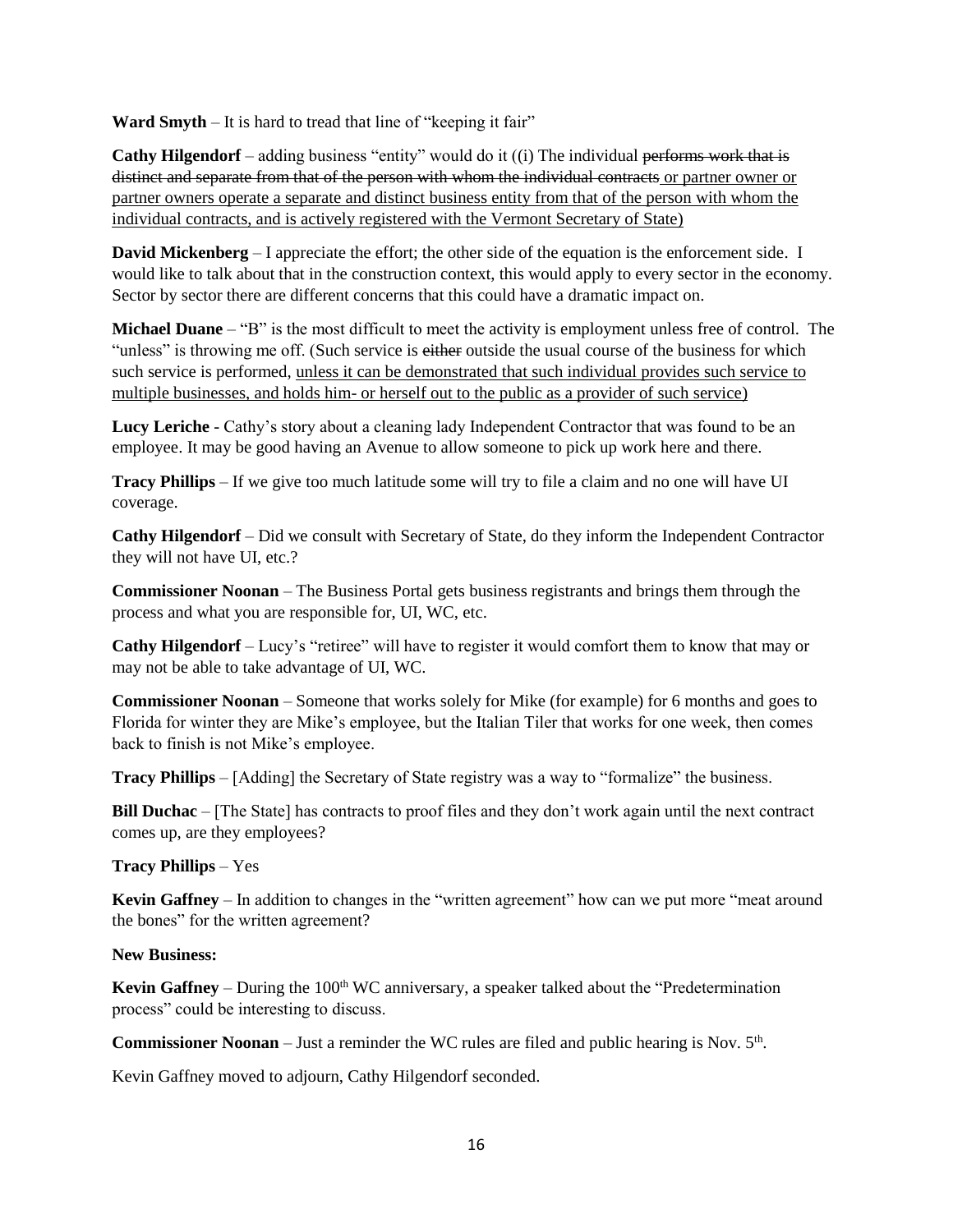

#### Misclassification Task Force Minutes September 2, 2015 1:00-3:00 Vermont Department of Labor – Lobby Conference Room

#### Attendance

| <b>Task Force</b>        | Guest                                             |
|--------------------------|---------------------------------------------------|
| Anne M. Noonan, VDOL     | Jill Maynard-Nolan, Maynard Insurance             |
| Jim Giffin, DLC          | Ward Smyth, Turtle Creek Builders                 |
| Bradley Kukenberger, AoA | Matt Durocher, Carpenters Local 1996              |
| Michael Duane, AG        | David Mickenberg, Building Trades                 |
| Kevin Gaffney, DFR       | Rebecca Ramos, Working Vermont                    |
| Mike Obuchowski, BGS     | Heather Shouldice, William Shouldice & Associates |
| Dawn O'Toole, AHS        | Cathy Lamberton, AGC                              |
| Cathy Hilgendorf, AoT    | Mike Plageman, Plageman & Daughters               |
| Faith Brown, VTrans      | Kendal Melvin, VT Chamber of Commerce             |
| Stephen Monahan, VDOL    | Bryan Mills, Ellis Mills                          |
| Mike Hoyt, VDOL          |                                                   |
| Tracy Phillips, VDOL     |                                                   |
| Dirk Anderson, VDOL      |                                                   |
| Matt Hill, VDOL          |                                                   |
| Kirby Keeton, Tax        |                                                   |

#### **Commissioner Noonan** – intro

H.762 made it through House, did not go through Senate for unrelated issues.

Guest Speaker Introductions

#### 1:10pm – **Mike Plageman (Plageman, Gagnon and Daughters) and Cathy Lamberton (AGC)**

Mike-

I have run the quintessential Vermont small business for 25 years. We remodel and renovate homes. What comes out of these meetings may negatively affect us, so I am pleased to be here.

#### $Cathy -$

- Auditor's report could be unfair to DOL.
- People that are being fined are appealing the fines that are being assessed and feel some are too strong.
- Many use construction as an example of the "bad guys" of Misclassification, but there are others in the "creative economy" that are also in on this.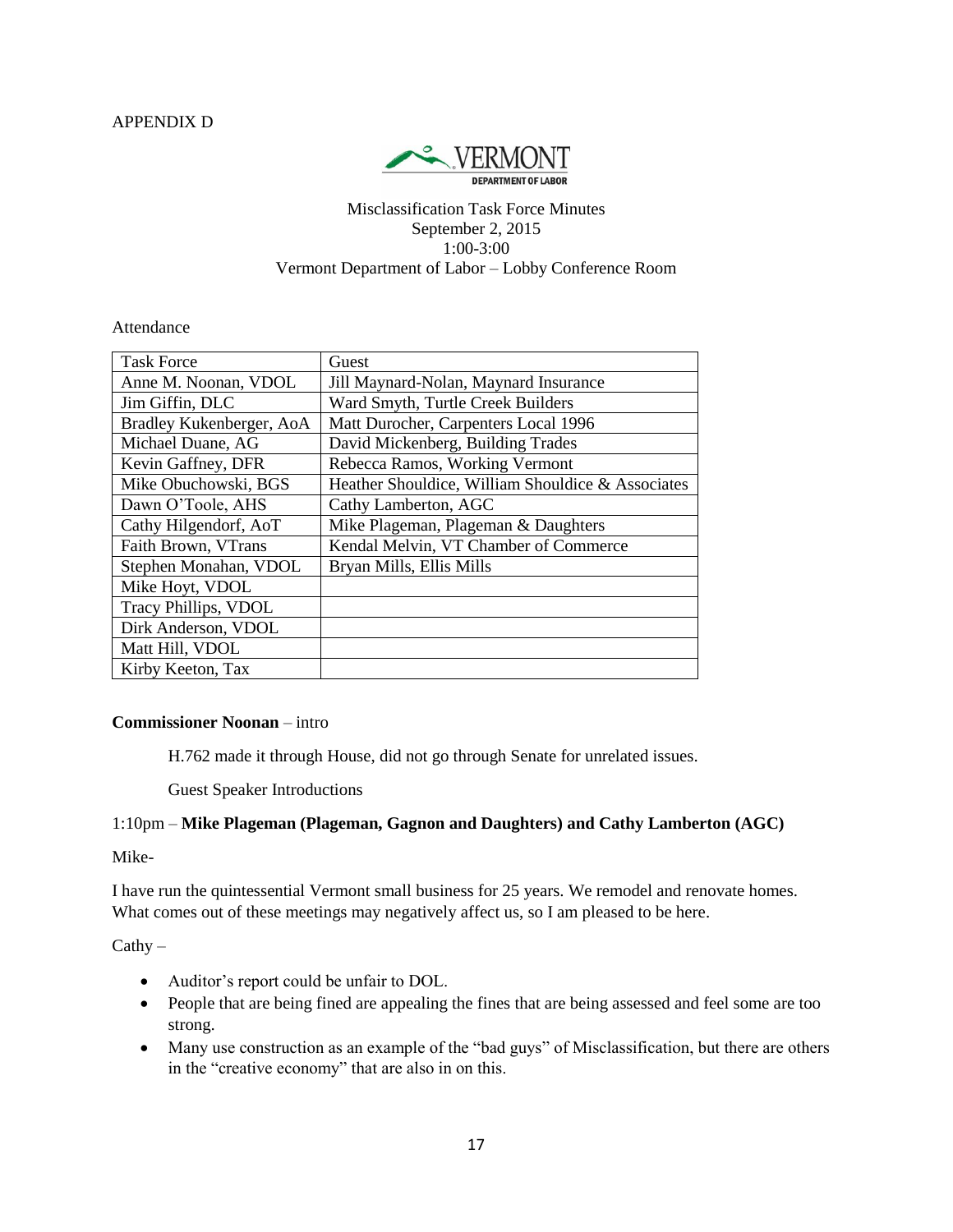- Then there are some people who do not have to carry Workers' Compensation (WC), i.e. LLC officer
- In one case a cleaning company was found to be an employee because it was the only company she worked for.
- The companies that work together to skirt WC costs [are the issue]

Mike –

- [In past years] We had many state jobs and won our fair share
- 10 years ago Sole Proprietors that didn't carry WC were undercutting the competition
- Finally, we got out of the game because it was a waste of time [to prepare a bid]

#### $Cathy -$

- Lamberton Electric, had 50 employees and carried WC, but Wayne (Lamberton) did not have to carry WC on himself, but when he was on the job, the GC would have to carry WC for him.
- If laws allow people to exempt themselves then we should require WC for all
- H. 378 (was a bill introduced last year) it had multiple co-sponsors in place

#### Mike –

- There are 3 issues concerning this issue
	- 1. The nature of the business test
	- 2. Independent Contractors/Sole Proprietors
	- 3. Legislation of Marijuana
- 1. Nature of the Business
	- 90% of the time there is a specialized occupation i.e. plumber, electrician, etc.
	- Because of the "nature of the business" we have to classify them as employees
	- How can I assemble the team if I have to cover them for Unemployment Insurance (UI) and WC?
	- Customers want me to come in and handle the entire job and they would be de facto General Contractors (GC) if I couldn't
- 2. Independent Contractors and Sole Proprietors
	- I need them on projects, they do not want to be employees and I can't employ them
	- WC gets audited yearly, so I make them get WC so I won't get dinged, and they do
- 3. Legalizing Marijuana
	- Put aside personal points, it is going to affect worksite safety and WC rates
	- WC rates are the most expensive costs
	- It will be doubly tough to find employees that "don't want to give up their weed"

### $Cathy -$

• Random audits are a sufficient way to audit

#### Mike –

Auditor's report seems to be a little self-serving

# **David Mickenberg (Building Trades) and Matt Durocher (Carpenters Local 1996)**

David –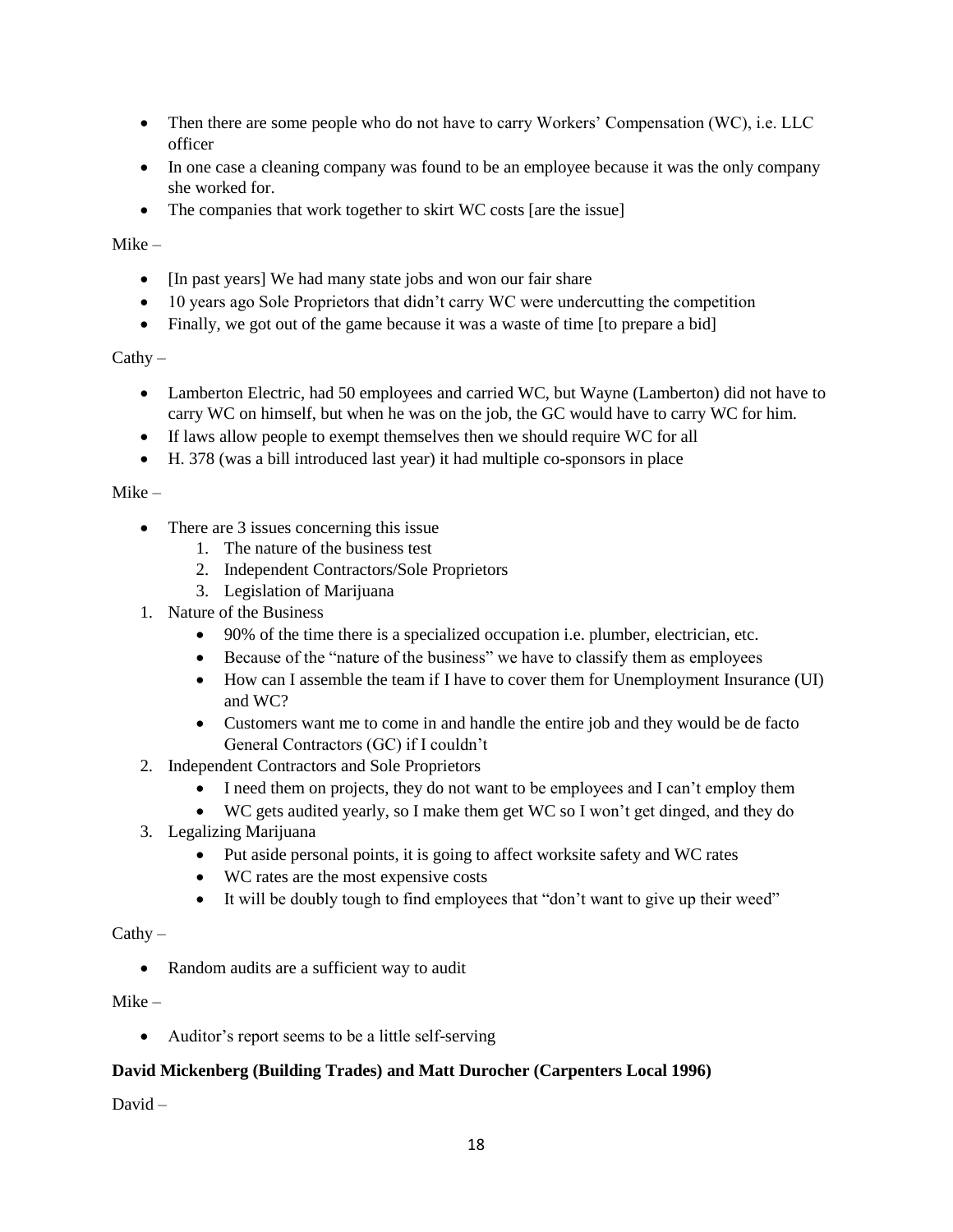- Essentially agree with Cathy and Mike
- Not going after the companies that are going aloof unknowingly
- It is about finding those who are intentionally breaking laws to get a competitive edge
- More currently "labor brokers" have become prevalent, mostly taking advantage of undocumented workers
- Does changing the test fix Mike's, Cathy's and Ward's issues? It may, but it could also make it easier for others to get away with it
- The actual cheating has been happening in the construction industry
- What happens when an injured worker goes uncovered? What are the societal costs?

# Matt –

- I sympathize with Mike on this issue, the subs working a specific occupation should not be an employee
- Seems to be convoluted language with "like business"
- Every worker should have WC
- Misclassification Language should have separate section for construction because it is a separate issue
- The Hoffer report was a little harsh, some I agree with
- Every Independent Contractor should register with the state; tax needs to follow up on 1099s
- Some GCs are taking advantage of workers, if you pay someone \$18 an hour, they are actually bringing home around \$10 after taxes/healthcare
- We don't agree on everything but we agree everyone needs to pull their weight with the economy
- FOYAs can get payroll sheets and on some payroll sheets all workers are 1099s
- Sub base needs to be cleaned up

Cathy Hilgendorf – sometimes workers wait for an injury to find out they don't have WC

Ward Smyth (Turtle Creek Builders)

- Past president of the Home Builders
- I have started requiring [WC] certificates
- It is very difficult to run an honest business
- It is easy to check for WC, but we cannot check UI
- I found 95 contractors in the yellow pages, use NAIC code looks up, hard to find on DOL's website
- 49.5% of YP contractors had WC (handout)
- When I go to bid on a job I will ask who else bid and if certain people have bid, I won't waste my time.
- I would like WC for everyone or a state registration
- At what point do I say, "I'll just start operating 'under the table'"?
- In Connecticut, the homeowner is responsible for WC if claim is made and the employer doesn't have WC
- Careers in Construction are available and you can have a good career. The stigma in construction is different in VT than it is around the country.

# **Jill Maynard (Hull, Maynard, Hersey Insurance)**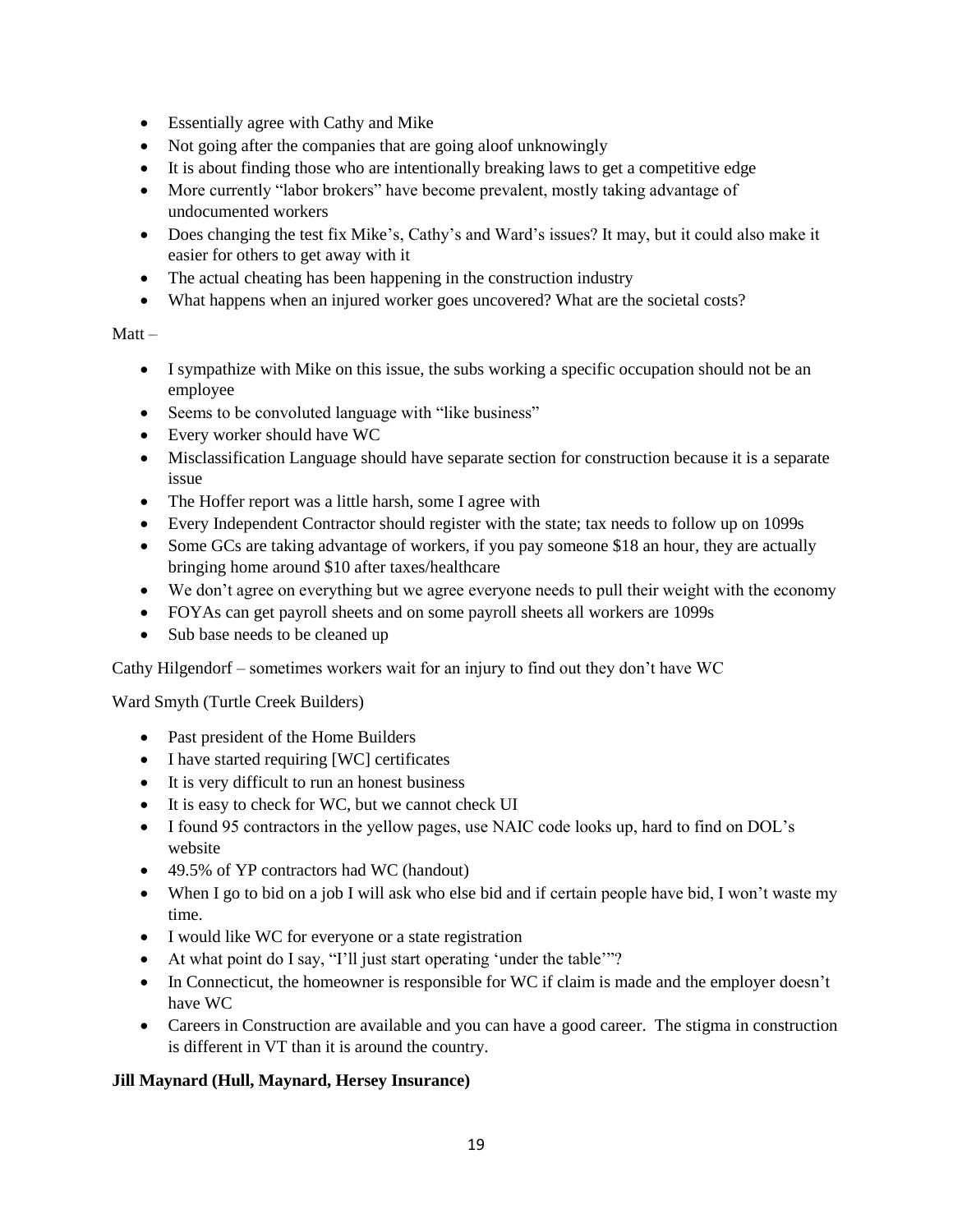- Would like to try to bring clarity to insurance side
- Many Sole Proprietors are proud to say they have subs
- WC audits can be \$4,000 per employee
- A sole proprietor can go in with \$1,000 policy and at the end of the year goes to \$350
- Some say they had their friend or brother but "they weren't employees"
- Some agencies have a simple process to determine a sole proprietor
- It would be great if a form came to the state and a  $3<sup>rd</sup>$  party determined if someone has WC/UI and have a live feed

#### **Dirk Anderson (General Counsel VDOL)**

- Courts will immediately look for the benefit of the worker
- GCs can't always sub with another firm with employees and that is where you start having UI issues, if they are an individual with no employees
- It is the hardest to pass the "B" test, nature of the business

#### **Mike Plageman** –

• There has to be some responsibility to be their own boss.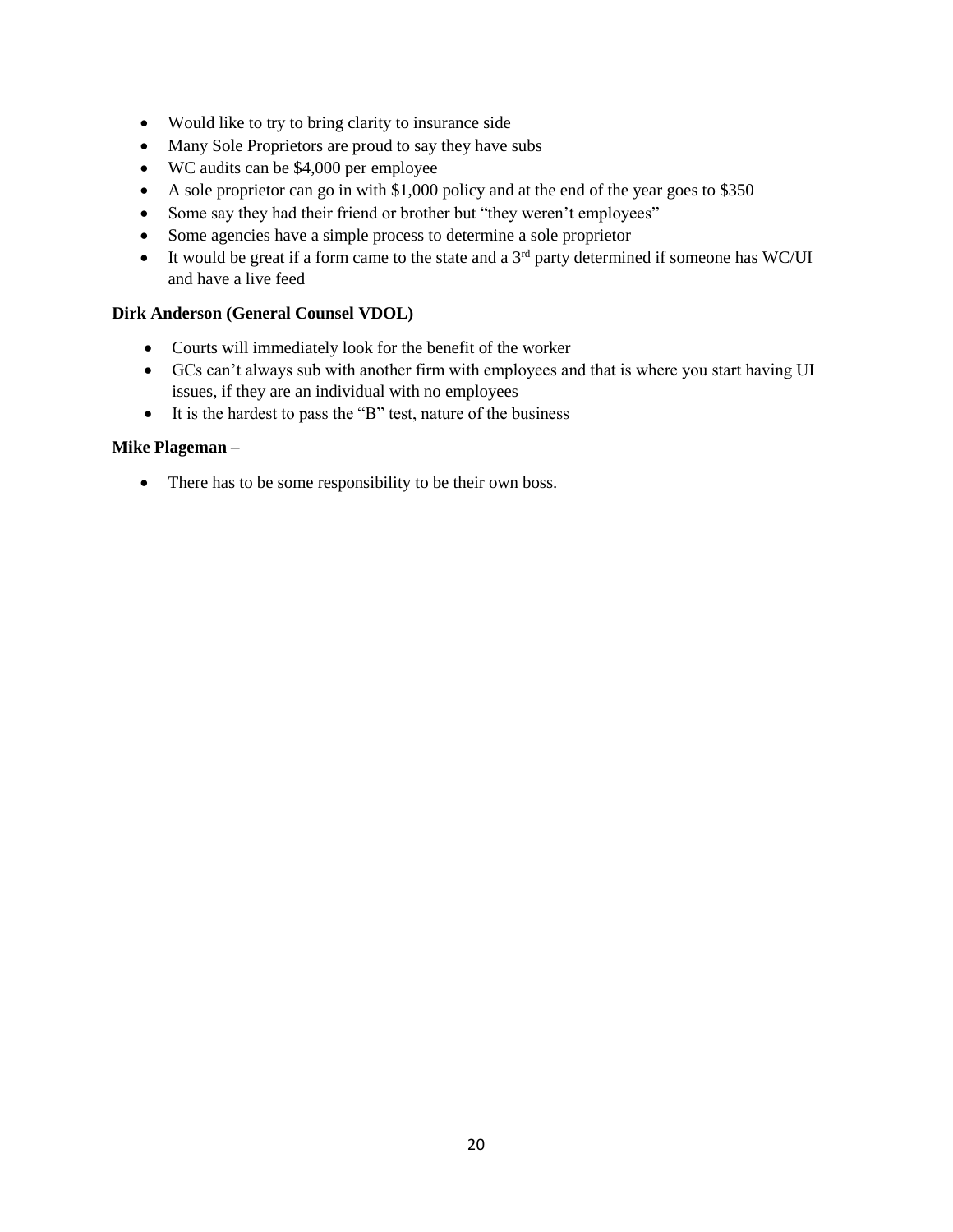APPENDIX E



Misclassification Task Force Minutes July 15, 2015 1:00-3:00 Vermont State House – Room 10

Attendance

| Anne M. Noonan, VDOL                |
|-------------------------------------|
| Kevin Gaffney, DFR                  |
| Lucy Leriche, ACCD                  |
| Dawn O'Toole, AHS                   |
| Frank Partsch, Tax                  |
| <b>Bill Duchac, Risk Management</b> |
| Michael Duane, AG                   |
| Cathy Hilgendorf, AoT               |
| Mike Obuchowski, BGS                |
| Paul Roussea, AoA                   |
| Tracy Phillips, VDOL                |
| Matt Hill, VDOL                     |

#### **Commissioner Noonan – intro**

- In 2012 a large group constructed H. 762 and made it through the House
- There was a break on the issue in 2013
- 2014 it came to a head
- 2015 Homebuilders launch the "Stop the Audits" campaign
- Most stakeholders did not want to move on it
- At VDOL we asked ourselves, if Green Books didn't exist, what would we do?

**Tracy Phillips** – Presentation on various aspects of Unemployment Insurance (UI)

- People often think they are in compliance and are in fact not, they may have been at one point, but for various reasons are, no longer
- Received Grant for education and outreach

**Commissioner Noonan** – Sometimes Businesses are compliant for years and then a spouse dies or bad advice from a professional (i.e. Insurance agent/Book Keeper)

**Frank Partsch** – often the IRS definition is more lax and people assume the are good since it is a federal definition

**Michael Duane** – an individual can't sign a contract that can waive their rights

**Michael Obuchowski** – can any of the grant money be used for enforcement?

**Tracy Phillips** – No